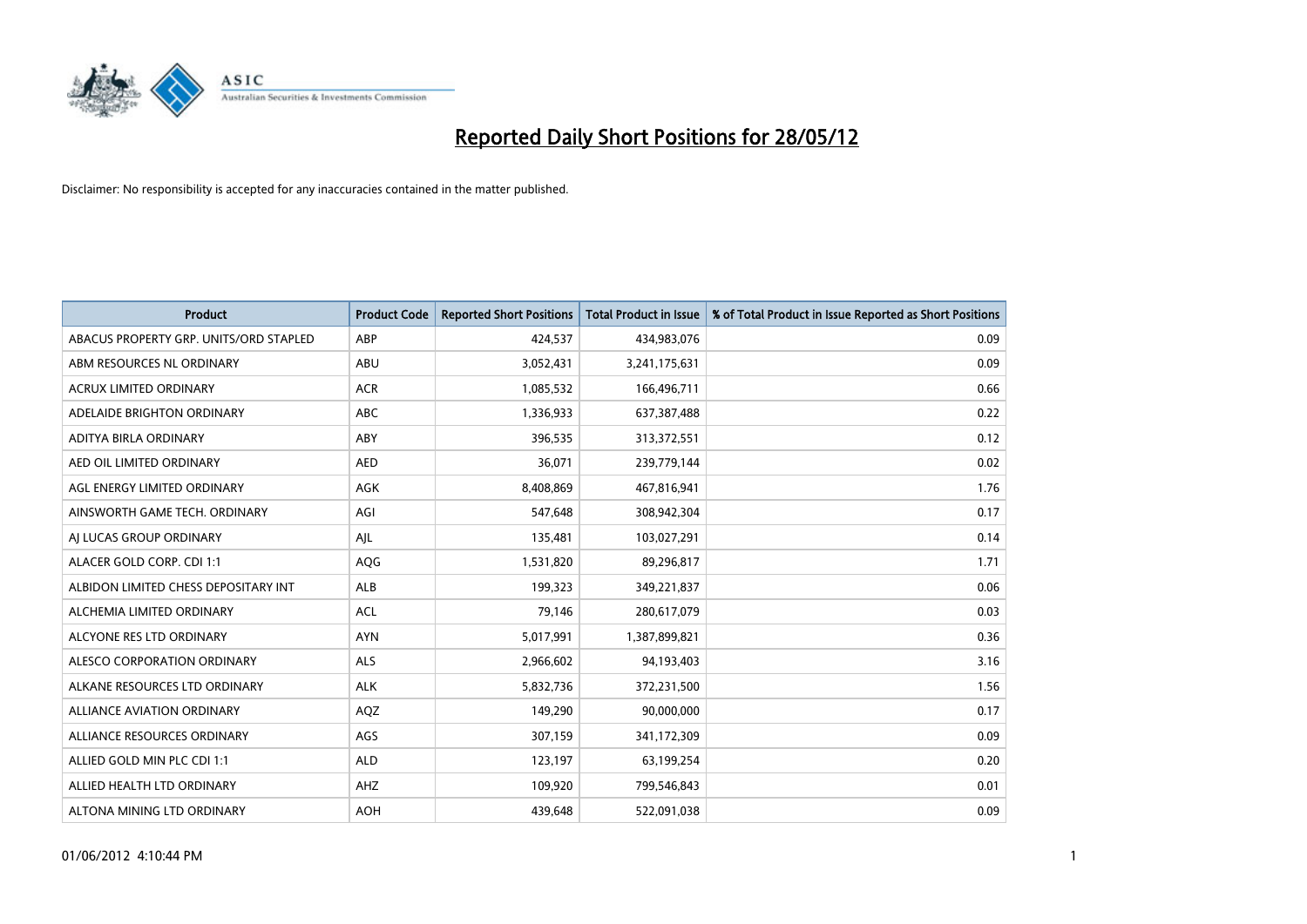

| <b>Product</b>                          | <b>Product Code</b> | <b>Reported Short Positions</b> | <b>Total Product in Issue</b> | % of Total Product in Issue Reported as Short Positions |
|-----------------------------------------|---------------------|---------------------------------|-------------------------------|---------------------------------------------------------|
| ALUMINA LIMITED ORDINARY                | <b>AWC</b>          | 85,143,682                      | 2,440,196,187                 | 3.45                                                    |
| AMALGAMATED HOLDINGS ORDINARY           | AHD                 | 2,302                           | 157,613,022                   | 0.00                                                    |
| AMCOM TELECOMM, ORDINARY                | AMM                 | 5,645                           | 241,491,904                   | 0.00                                                    |
| AMCOR LIMITED ORDINARY                  | <b>AMC</b>          | 5,037,331                       | 1,206,684,923                 | 0.40                                                    |
| AMP LIMITED ORDINARY                    | AMP                 | 4,236,604                       | 2,894,931,180                 | 0.14                                                    |
| AMPELLA MINING ORDINARY                 | <b>AMX</b>          | 4,022,709                       | 240,600,493                   | 1.67                                                    |
| ANGLOGOLD ASHANTI CDI 5:1               | AGG                 | 5,333                           | 89,207,765                    | 0.01                                                    |
| ANSELL LIMITED ORDINARY                 | <b>ANN</b>          | 3,087,438                       | 130,656,668                   | 2.36                                                    |
| ANTARES ENERGY LTD ORDINARY             | AZZ                 | 418,129                         | 260,000,000                   | 0.16                                                    |
| ANZ BANKING GRP LTD ORDINARY            | ANZ                 | 13,108,778                      | 2,679,587,116                 | 0.45                                                    |
| APA GROUP STAPLED SECURITIES            | APA                 | 6,526,425                       | 644,485,583                   | 0.99                                                    |
| APN NEWS & MEDIA ORDINARY               | <b>APN</b>          | 22,901,436                      | 649,010,756                   | 3.53                                                    |
| AQUARIUS PLATINUM. ORDINARY             | <b>AOP</b>          | 9,890,493                       | 470,312,578                   | 2.10                                                    |
| AQUILA RESOURCES ORDINARY               | <b>AQA</b>          | 4,784,057                       | 411,804,442                   | 1.14                                                    |
| ARAFURA RESOURCE LTD ORDINARY           | <b>ARU</b>          | 11,107,734                      | 396,004,144                   | 2.77                                                    |
| ARB CORPORATION ORDINARY                | ARP                 | 42,015                          | 72,481,302                    | 0.05                                                    |
| ARDENT LEISURE GROUP STAPLED SECURITIES | AAD                 | 310,104                         | 334,209,401                   | 0.10                                                    |
| ARISTOCRAT LEISURE ORDINARY             | <b>ALL</b>          | 18,646,099                      | 550,502,889                   | 3.39                                                    |
| ASCIANO LIMITED ORDINARY                | <b>AIO</b>          | 2,746,498                       | 975,385,664                   | 0.27                                                    |
| ASG GROUP LIMITED ORDINARY              | ASZ                 | 228,313                         | 172,142,079                   | 0.13                                                    |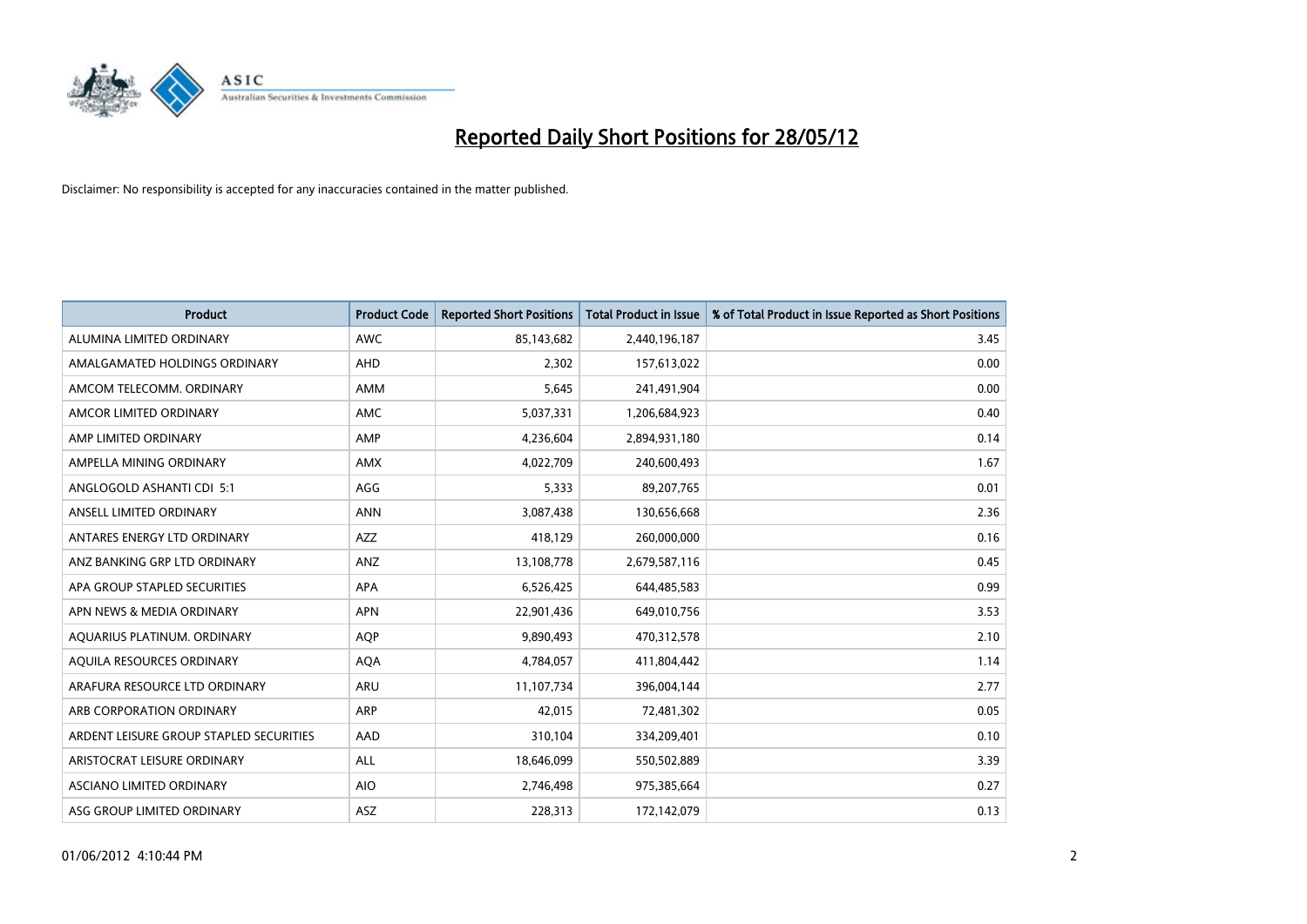

| <b>Product</b>                          | <b>Product Code</b> | <b>Reported Short Positions</b> | <b>Total Product in Issue</b> | % of Total Product in Issue Reported as Short Positions |
|-----------------------------------------|---------------------|---------------------------------|-------------------------------|---------------------------------------------------------|
| ASPEN GROUP ORD/UNITS STAPLED           | <b>APZ</b>          | 207,538                         | 600,507,326                   | 0.03                                                    |
| ASPIRE MINING LTD ORDINARY              | <b>AKM</b>          | 1,919,640                       | 620,594,556                   | 0.31                                                    |
| ASTRO JAP PROP GROUP STAPLED SECURITIES | AJA                 | 32,500                          | 58,445,002                    | 0.05                                                    |
| ASX LIMITED ORDINARY                    | ASX                 | 3,526,584                       | 175,136,729                   | 2.00                                                    |
| ATLAS IRON LIMITED ORDINARY             | <b>AGO</b>          | 6,906,008                       | 904,580,993                   | 0.78                                                    |
| AUCKLAND INTERNATION ORDINARY           | <b>AIA</b>          | 50,000                          | 1,322,564,489                 | 0.00                                                    |
| <b>AURORA OIL &amp; GAS ORDINARY</b>    | <b>AUT</b>          | 8,460,966                       | 427,458,159                   | 2.00                                                    |
| AUSDRILL LIMITED ORDINARY               | ASL                 | 325,686                         | 304,397,289                   | 0.11                                                    |
| AUSENCO LIMITED ORDINARY                | AAX                 | 430,164                         | 123,872,665                   | 0.35                                                    |
| <b>AUSTAL LIMITED ORDINARY</b>          | ASB                 | 270,298                         | 188,193,007                   | 0.15                                                    |
| AUSTIN ENGINEERING ORDINARY             | ANG                 | 20,249                          | 72,314,403                    | 0.02                                                    |
| AUSTRALAND PROPERTY STAPLED SECURITY    | <b>ALZ</b>          | 192,246                         | 576,846,597                   | 0.03                                                    |
| AUSTRALIAN AGRICULT. ORDINARY           | AAC                 | 339,476                         | 312,905,085                   | 0.10                                                    |
| AUSTRALIAN INFRASTR. UNITS/ORDINARY     | <b>AIX</b>          | 11,960,598                      | 620,733,944                   | 1.93                                                    |
| AUSTRALIAN PHARM, ORDINARY              | API                 | 244,789                         | 488,115,883                   | 0.06                                                    |
| AUTOMOTIVE HOLDINGS ORDINARY            | AHE                 | 7,489                           | 260,579,682                   | 0.00                                                    |
| AVIENNINGS LIMITED ORDINARY             | <b>AVJ</b>          | 575,001                         | 274,588,694                   | 0.21                                                    |
| AWE LIMITED ORDINARY                    | <b>AWE</b>          | 4,172,189                       | 521,871,941                   | 0.81                                                    |
| AZIMUTH RES LTD ORDINARY                | <b>AZH</b>          | 868,980                         | 401,368,304                   | 0.21                                                    |
| AZUMAH RESOURCES ORDINARY               | <b>AZM</b>          | 781,358                         | 333,614,096                   | 0.23                                                    |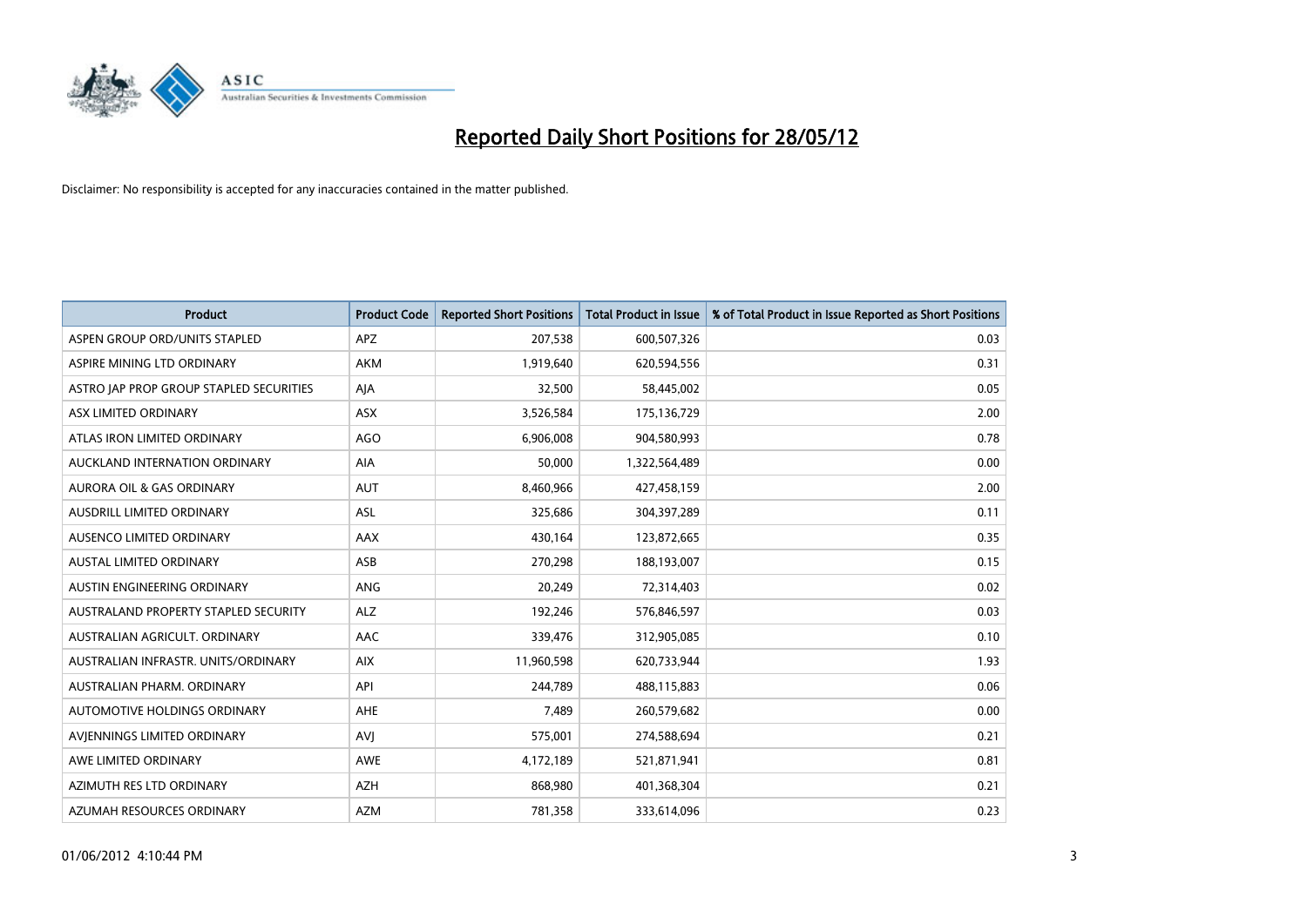

| <b>Product</b>                       | <b>Product Code</b> | <b>Reported Short Positions</b> | <b>Total Product in Issue</b> | % of Total Product in Issue Reported as Short Positions |
|--------------------------------------|---------------------|---------------------------------|-------------------------------|---------------------------------------------------------|
| <b>BANDANNA ENERGY ORDINARY</b>      | <b>BND</b>          | 3,692,427                       | 528,481,199                   | 0.69                                                    |
| BANK OF QUEENSLAND. ORDINARY         | <b>BOQ</b>          | 8,703,541                       | 304,034,664                   | 2.87                                                    |
| <b>BANNERMAN RESOURCES ORDINARY</b>  | <b>BMN</b>          | 58,118                          | 299,538,975                   | 0.02                                                    |
| <b>BASE RES LIMITED ORDINARY</b>     | <b>BSE</b>          | 754,626                         | 460,440,029                   | 0.17                                                    |
| <b>BATHURST RESOURCES ORDINARY</b>   | <b>BTU</b>          | 32,242,667                      | 695,747,997                   | 4.62                                                    |
| <b>BC IRON LIMITED ORDINARY</b>      | <b>BCI</b>          | 308,454                         | 103,861,000                   | 0.30                                                    |
| BEACH ENERGY LIMITED ORDINARY        | <b>BPT</b>          | 24,697,514                      | 1,255,464,157                 | 1.96                                                    |
| BEADELL RESOURCE LTD ORDINARY        | <b>BDR</b>          | 11,568,187                      | 716,004,752                   | 1.62                                                    |
| BENDIGO AND ADELAIDE ORDINARY        | <b>BEN</b>          | 4,128,190                       | 396,604,957                   | 1.03                                                    |
| BERKELEY RESOURCES ORDINARY          | <b>BKY</b>          | 949,547                         | 179,298,273                   | 0.54                                                    |
| BETASHARES ASX RES ETF UNITS         | <b>ORE</b>          | 85,962                          | 4,220,217                     | 2.04                                                    |
| <b>BHP BILLITON LIMITED ORDINARY</b> | <b>BHP</b>          | 15,500,874                      | 3,211,691,105                 | 0.45                                                    |
| <b>BILLABONG ORDINARY</b>            | <b>BBG</b>          | 24,576,832                      | 257,888,239                   | 9.52                                                    |
| <b>BIOTA HOLDINGS ORDINARY</b>       | <b>BTA</b>          | 1,434,803                       | 182,350,316                   | 0.79                                                    |
| <b>BLACKTHORN RESOURCES ORDINARY</b> | <b>BTR</b>          | 23,982                          | 127,818,000                   | 0.02                                                    |
| BLUESCOPE STEEL LTD ORDINARY         | BSL                 | 48,396,018                      | 3,349,185,247                 | 1.46                                                    |
| <b>BOART LONGYEAR ORDINARY</b>       | <b>BLY</b>          | 6,049,639                       | 461,163,412                   | 1.30                                                    |
| <b>BOOM LOGISTICS ORDINARY</b>       | <b>BOL</b>          | 626                             | 468,663,585                   | 0.00                                                    |
| <b>BORAL LIMITED, ORDINARY</b>       | <b>BLD</b>          | 36,754,455                      | 758,572,140                   | 4.83                                                    |
| <b>BRADKEN LIMITED ORDINARY</b>      | <b>BKN</b>          | 5,989,450                       | 168,629,376                   | 3.56                                                    |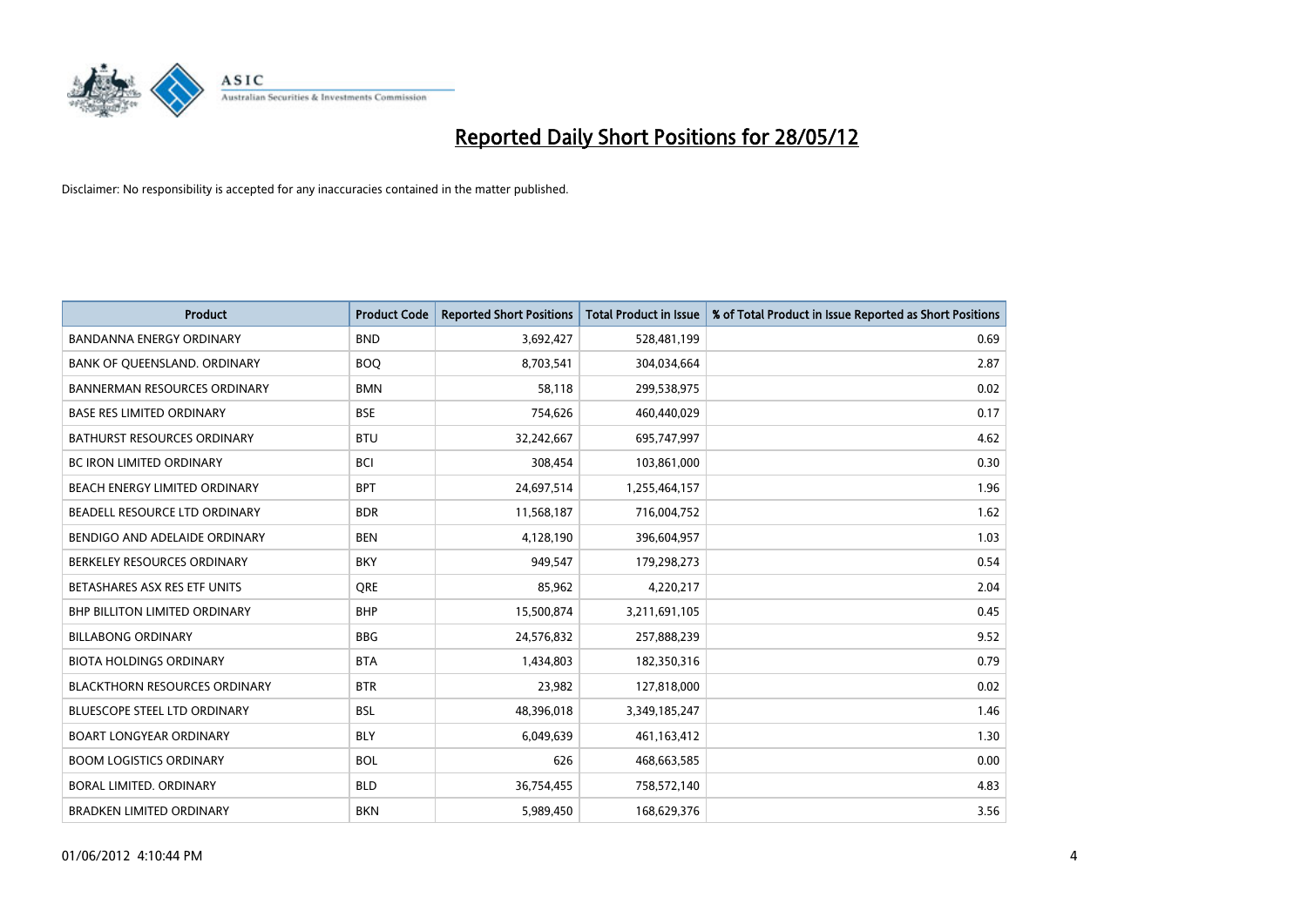

| <b>Product</b>                          | <b>Product Code</b> | <b>Reported Short Positions</b> | <b>Total Product in Issue</b> | % of Total Product in Issue Reported as Short Positions |
|-----------------------------------------|---------------------|---------------------------------|-------------------------------|---------------------------------------------------------|
| <b>BRAMBLES LIMITED ORDINARY</b>        | <b>BXB</b>          | 10,324,644                      | 1,480,975,746                 | 0.69                                                    |
| BREVILLE GROUP LTD ORDINARY             | <b>BRG</b>          | 60,508                          | 130,095,322                   | 0.05                                                    |
| <b>BRICKWORKS LIMITED ORDINARY</b>      | <b>BKW</b>          | 25,101                          | 147,567,333                   | 0.02                                                    |
| BROCKMAN RESOURCES ORDINARY             | <b>BRM</b>          | 2,809                           | 145,053,151                   | 0.00                                                    |
| BT INVESTMENT MNGMNT ORDINARY           | <b>BTT</b>          | 184,106                         | 267,906,977                   | 0.07                                                    |
| <b>BURU ENERGY ORDINARY</b>             | <b>BRU</b>          | 10,087,769                      | 234,340,477                   | 4.29                                                    |
| <b>BWP TRUST ORDINARY UNITS</b>         | <b>BWP</b>          | 367,395                         | 525,255,093                   | 0.05                                                    |
| <b>CABCHARGE AUSTRALIA ORDINARY</b>     | CAB                 | 542,861                         | 120,437,014                   | 0.46                                                    |
| CALTEX AUSTRALIA ORDINARY               | <b>CTX</b>          | 7,531,715                       | 270,000,000                   | 2.77                                                    |
| <b>CAMPBELL BROTHERS ORDINARY</b>       | <b>CPB</b>          | 1,320,213                       | 67,503,411                    | 1.98                                                    |
| CAPE LAMBERT RES LTD ORDINARY           | <b>CFE</b>          | 388,697                         | 689,108,792                   | 0.05                                                    |
| CARABELLA RES LTD ORDINARY              | <b>CLR</b>          | 290,599                         | 133,642,797                   | 0.23                                                    |
| <b>CARBON ENERGY ORDINARY</b>           | <b>CNX</b>          | 77,039                          | 772,586,709                   | 0.01                                                    |
| <b>CARDNO LIMITED ORDINARY</b>          | CDD                 | 265,094                         | 138,094,885                   | 0.19                                                    |
| CARNARVON PETROLEUM ORDINARY            | <b>CVN</b>          | 99,527                          | 694,644,634                   | 0.02                                                    |
| CARSALES.COM LTD ORDINARY               | <b>CRZ</b>          | 27, 161, 875                    | 233,689,223                   | 11.62                                                   |
| CASH CONVERTERS ORDINARY                | CCV                 | 41,599                          | 379,761,025                   | 0.01                                                    |
| CENTRO RETAIL AUST ORD/UNIT STAPLED SEC | <b>CRF</b>          | 15,361,475                      | 1,340,723,189                 | 1.15                                                    |
| CERAMIC FUEL CELLS ORDINARY             | <b>CFU</b>          | 146,659                         | 1,366,298,863                 | 0.01                                                    |
| CFS RETAIL PROPERTY UNITS               | <b>CFX</b>          | 49,601,636                      | 2,839,591,911                 | 1.76                                                    |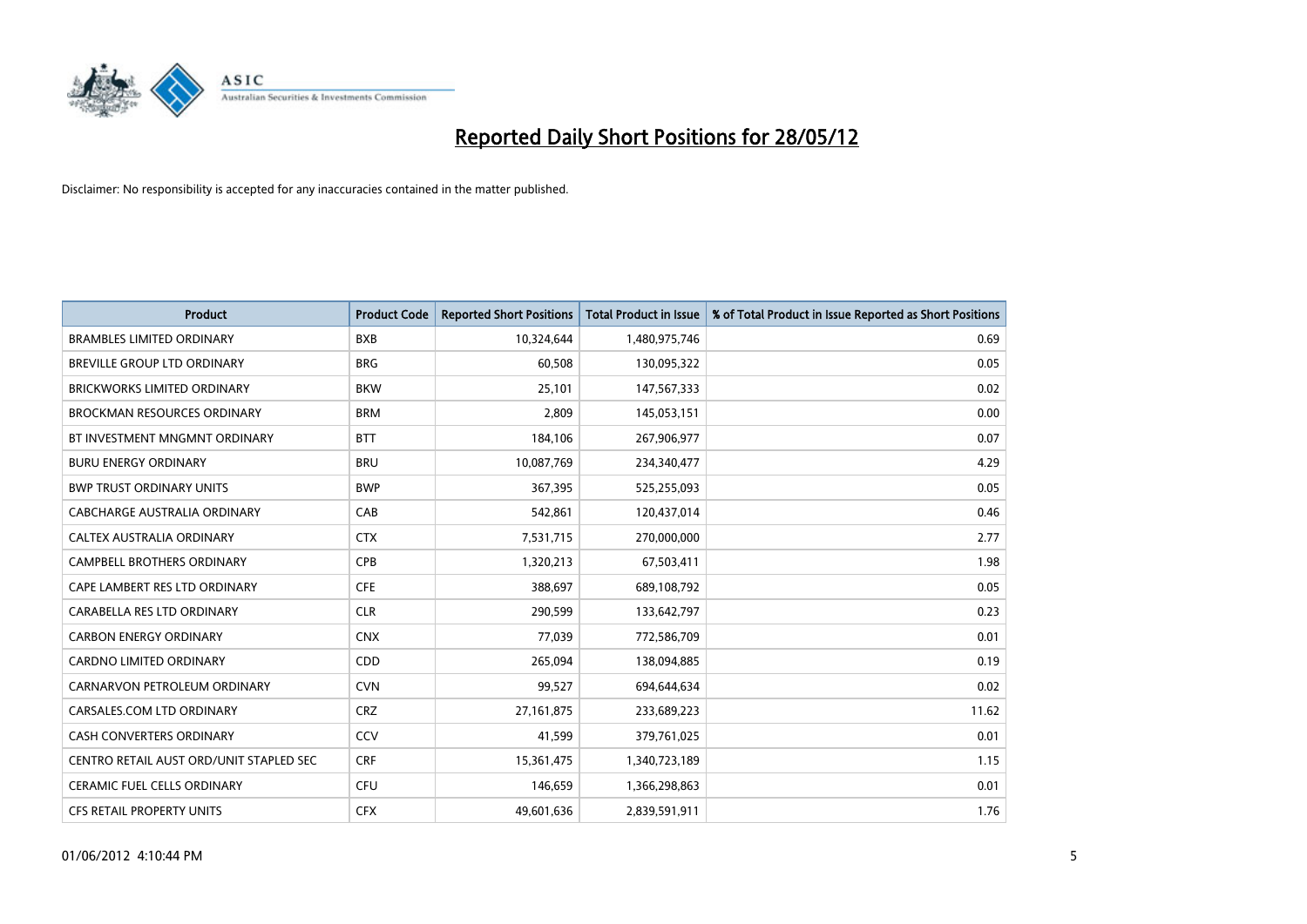

| <b>Product</b>                           | <b>Product Code</b> | <b>Reported Short Positions</b> | <b>Total Product in Issue</b> | % of Total Product in Issue Reported as Short Positions |
|------------------------------------------|---------------------|---------------------------------|-------------------------------|---------------------------------------------------------|
| <b>CGA MINING LIMITED ORDINARY</b>       | CGX                 | 193,000                         | 337,725,726                   | 0.06                                                    |
| CHALLENGER DIV.PRO. STAPLED UNITS        | <b>CDI</b>          | 201,336                         | 872,296,035                   | 0.02                                                    |
| <b>CHALLENGER INFRAST, STAPLED UNITS</b> | <b>CIF</b>          | 350,235                         | 316,223,785                   | 0.12                                                    |
| CHALLENGER LIMITED ORDINARY              | <b>CGF</b>          | 6,746,372                       | 546,347,657                   | 1.24                                                    |
| CHARTER HALL GROUP STAPLED US PROHIBIT.  | <b>CHC</b>          | 83,091                          | 296,846,225                   | 0.02                                                    |
| <b>CHARTER HALL RETAIL UNITS</b>         | CQR                 | 754,421                         | 299,628,571                   | 0.24                                                    |
| <b>CHORUS LIMITED ORDINARY</b>           | <b>CNU</b>          | 1,966,384                       | 385,082,123                   | 0.51                                                    |
| CITIGOLD CORP LTD ORDINARY               | <b>CTO</b>          | 1,355,317                       | 1,105,078,301                 | 0.12                                                    |
| <b>CLOUGH LIMITED ORDINARY</b>           | <b>CLO</b>          | 135,237                         | 773,373,357                   | 0.01                                                    |
| <b>CNPR GRP UNITS/ORD STAPLED</b>        | <b>CNP</b>          | 2,537                           | 972,414,514                   | 0.00                                                    |
| COAL OF AFRICA LTD ORDINARY              | <b>CZA</b>          | 781,709                         | 662,484,573                   | 0.12                                                    |
| <b>COALSPUR MINES LTD ORDINARY</b>       | <b>CPL</b>          | 11,692,551                      | 620,729,899                   | 1.88                                                    |
| COALWORKS LIMITED ORDINARY               | <b>CWK</b>          | 9,000                           | 171,618,964                   | 0.01                                                    |
| <b>COBAR CONSOLIDATED ORDINARY</b>       | CCU                 | 243,506                         | 210,101,187                   | 0.11                                                    |
| COCA-COLA AMATIL ORDINARY                | <b>CCL</b>          | 11,007,217                      | 761,319,007                   | 1.44                                                    |
| COCHLEAR LIMITED ORDINARY                | <b>COH</b>          | 6,534,932                       | 56,929,432                    | 11.44                                                   |
| <b>COCKATOO COAL ORDINARY</b>            | <b>COK</b>          | 14,879,637                      | 1,016,746,908                 | 1.45                                                    |
| <b>COFFEY INTERNATIONAL ORDINARY</b>     | <b>COF</b>          | 246,096                         | 255,833,165                   | 0.10                                                    |
| <b>COKAL LTD ORDINARY</b>                | <b>CKA</b>          | 62,844                          | 411,046,892                   | 0.02                                                    |
| <b>COLLINS FOODS LTD ORDINARY</b>        | <b>CKF</b>          | 36,978                          | 93,000,003                    | 0.04                                                    |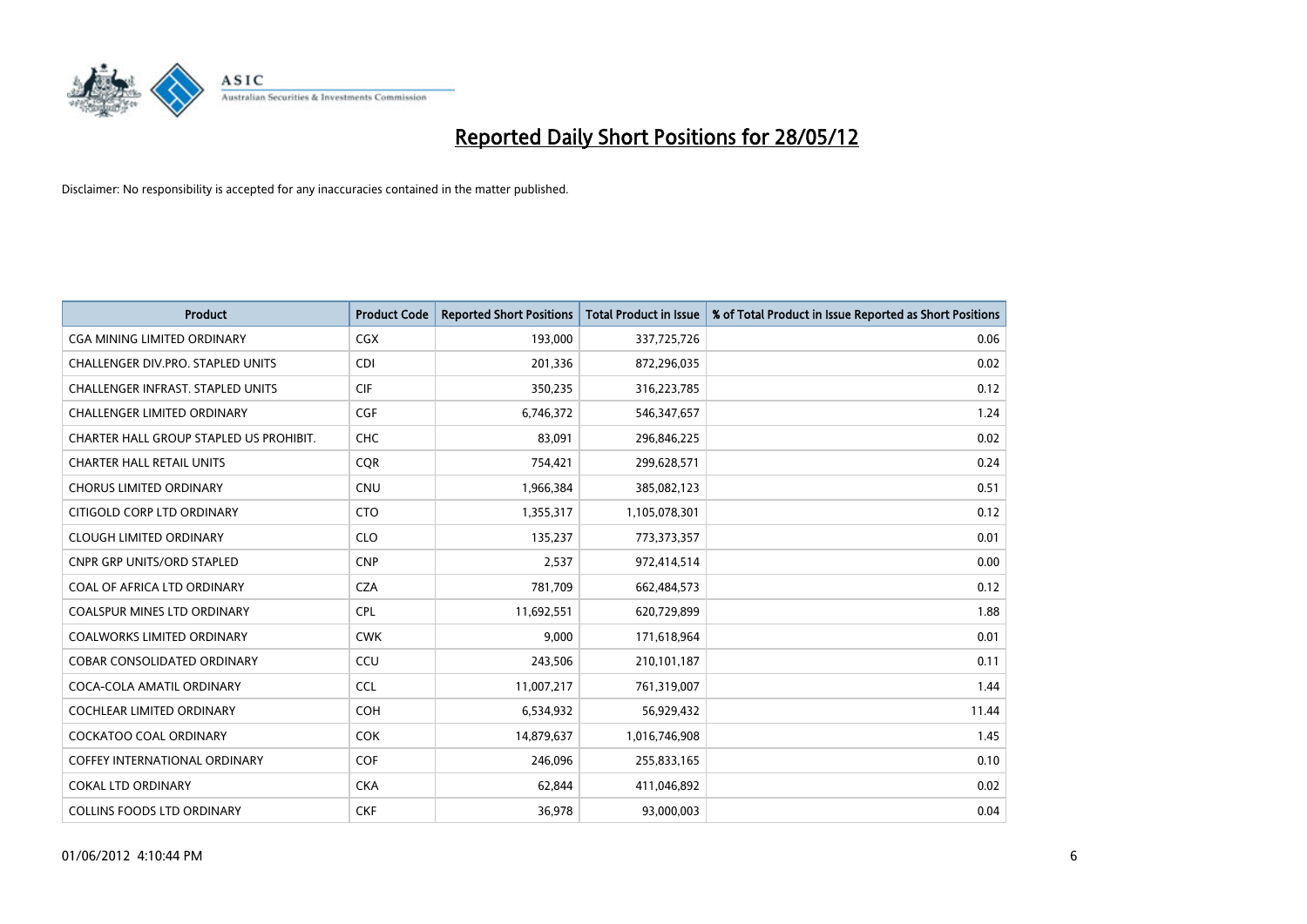

| <b>Product</b>                          | <b>Product Code</b> | <b>Reported Short Positions</b> | Total Product in Issue | % of Total Product in Issue Reported as Short Positions |
|-----------------------------------------|---------------------|---------------------------------|------------------------|---------------------------------------------------------|
| COMMONWEALTH BANK, ORDINARY             | <b>CBA</b>          | 29,285,186                      | 1,592,154,780          | 1.80                                                    |
| <b>COMMONWEALTH PROP ORDINARY UNITS</b> | <b>CPA</b>          | 24,812,547                      | 2,347,003,413          | 1.07                                                    |
| <b>COMPASS RESOURCES ORDINARY</b>       | <b>CMR</b>          | 7,472                           | 1,403,744,100          | 0.00                                                    |
| COMPUTERSHARE LTD ORDINARY              | <b>CPU</b>          | 5,863,199                       | 555,664,059            | 1.06                                                    |
| CONSOLIDATED MEDIA, ORDINARY            | <b>CMI</b>          | 1,741,132                       | 561,834,996            | 0.31                                                    |
| CONTINENTAL COAL LTD ORDINARY           | CCC                 | 550,717                         | 430,742,398            | 0.12                                                    |
| <b>COOPER ENERGY LTD ORDINARY</b>       | <b>COE</b>          | 493,209                         | 292,791,528            | 0.17                                                    |
| <b>CREDIT CORP GROUP ORDINARY</b>       | <b>CCP</b>          | 44,349                          | 45,571,114             | 0.09                                                    |
| <b>CROMWELL PROP STAPLED SECURITIES</b> | <b>CMW</b>          | 4,029                           | 1,169,688,943          | 0.00                                                    |
| <b>CROWN LIMITED ORDINARY</b>           | <b>CWN</b>          | 4,998,929                       | 728,394,185            | 0.70                                                    |
| <b>CSG LIMITED ORDINARY</b>             | CSV                 | 839,622                         | 282,567,499            | 0.28                                                    |
| <b>CSL LIMITED ORDINARY</b>             | <b>CSL</b>          | 5,620,022                       | 511,658,424            | 1.09                                                    |
| <b>CSR LIMITED ORDINARY</b>             | <b>CSR</b>          | 37,401,527                      | 506,000,315            | 7.38                                                    |
| <b>CUDECO LIMITED ORDINARY</b>          | CDU                 | 2,481,451                       | 190,159,476            | 1.31                                                    |
| <b>CUE ENERGY RESOURCE ORDINARY</b>     | <b>CUE</b>          | 3,154,309                       | 698,119,720            | 0.45                                                    |
| DART ENERGY LTD ORDINARY                | <b>DTE</b>          | 38,334,133                      | 736,141,536            | 5.20                                                    |
| DAVID JONES LIMITED ORDINARY            | <b>DJS</b>          | 55,801,257                      | 528,655,600            | 10.54                                                   |
| <b>DECMIL GROUP LIMITED ORDINARY</b>    | <b>DCG</b>          | 274,862                         | 166,492,757            | 0.16                                                    |
| DEEP YELLOW LIMITED ORDINARY            | <b>DYL</b>          | 1,908,285                       | 1,128,736,403          | 0.16                                                    |
| DEXUS PROPERTY GROUP STAPLED UNITS      | <b>DXS</b>          | 16,656,787                      | 4,839,024,176          | 0.34                                                    |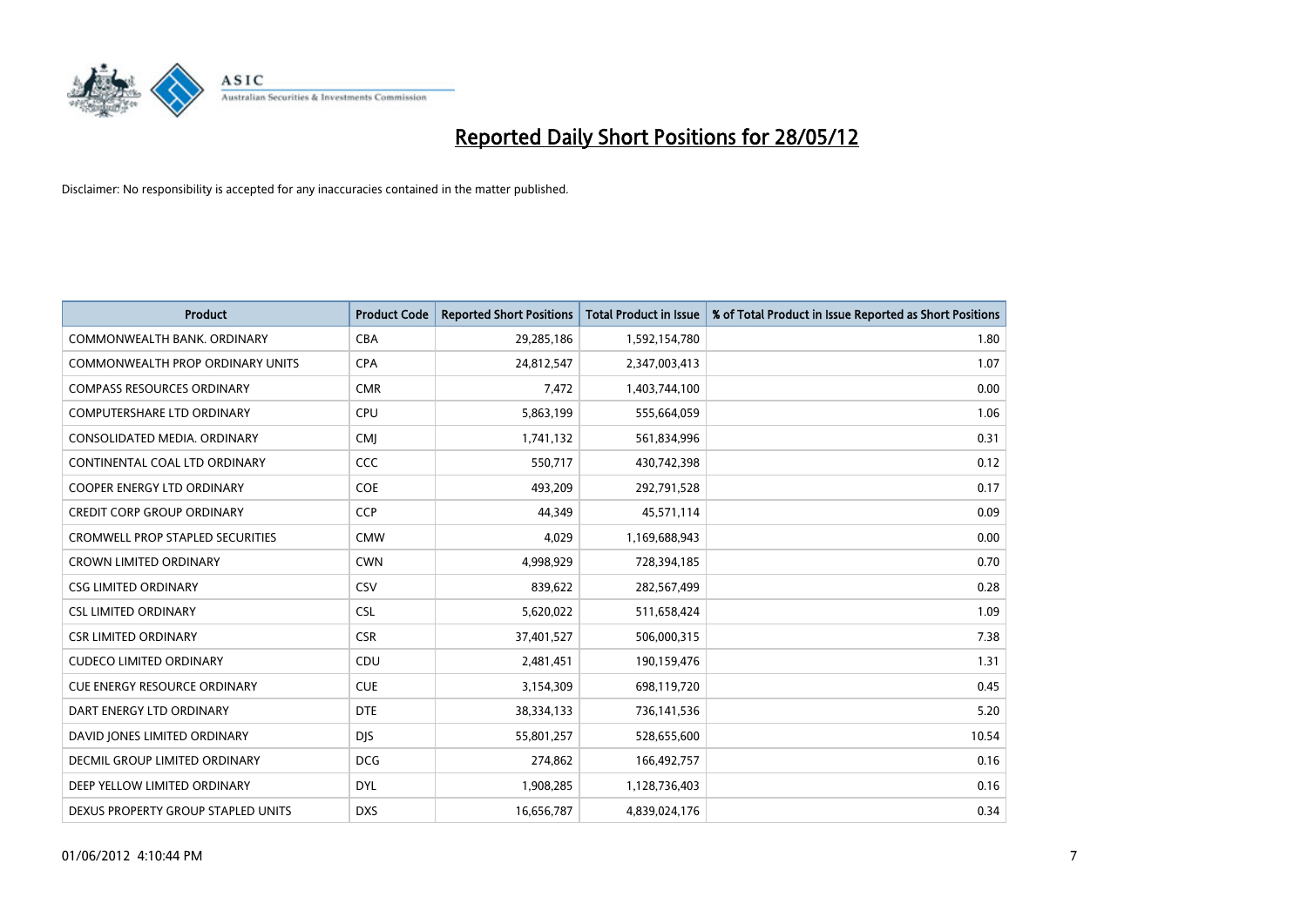

| <b>Product</b>                     | <b>Product Code</b> | <b>Reported Short Positions</b> | <b>Total Product in Issue</b> | % of Total Product in Issue Reported as Short Positions |
|------------------------------------|---------------------|---------------------------------|-------------------------------|---------------------------------------------------------|
| DISCOVERY METALS LTD ORDINARY      | <b>DML</b>          | 8,725,104                       | 442,128,231                   | 1.97                                                    |
| DOMINO PIZZA ENTERPR ORDINARY      | <b>DMP</b>          | 810,078                         | 69,899,674                    | 1.15                                                    |
| DORAY MINERALS LTD ORDINARY        | <b>DRM</b>          | 50,610                          | 81,162,275                    | 0.06                                                    |
| DOWNER EDI LIMITED ORDINARY        | <b>DOW</b>          | 6,290,107                       | 429,100,296                   | 1.46                                                    |
| DRILLSEARCH ENERGY ORDINARY        | <b>DLS</b>          | 4,166,165                       | 337,449,196                   | 1.22                                                    |
| DUET GROUP STAPLED US PROHIBIT.    | <b>DUE</b>          | 8,387,658                       | 1,109,831,386                 | 0.76                                                    |
| <b>DULUXGROUP LIMITED ORDINARY</b> | <b>DLX</b>          | 9,720,088                       | 367,456,259                   | 2.66                                                    |
| ECHO ENTERTAINMENT ORDINARY        | EGP                 | 52,031,035                      | 688,019,737                   | 7.56                                                    |
| <b>ELDERS LIMITED ORDINARY</b>     | <b>ELD</b>          | 25,226,182                      | 448,598,480                   | 5.62                                                    |
| ELDORADO GOLD CORP CDI 1:1         | EAU                 | 35,027                          | 7,221,936                     | 0.50                                                    |
| ELEMENTAL MINERALS ORDINARY        | <b>ELM</b>          | 451,614                         | 243,614,280                   | 0.18                                                    |
| ELEMENTOS LIMITED ORDINARY         | ELT                 | 16                              | 82,383,526                    | 0.00                                                    |
| <b>EMECO HOLDINGS ORDINARY</b>     | <b>EHL</b>          | 3,669,527                       | 631,237,586                   | 0.58                                                    |
| <b>ENDEAVOUR MIN CORP CDI 1:1</b>  | <b>EVR</b>          | 34,082                          | 117,139,706                   | 0.02                                                    |
| ENERGY RESOURCES ORDINARY 'A'      | ERA                 | 7,795,691                       | 517,725,062                   | 1.52                                                    |
| ENERGY WORLD CORPOR. ORDINARY      | <b>EWC</b>          | 25,007,502                      | 1,734,166,672                 | 1.44                                                    |
| <b>ENVESTRA LIMITED ORDINARY</b>   | <b>ENV</b>          | 14,466,621                      | 1,572,392,111                 | 0.90                                                    |
| EQUATORIAL RES LTD ORDINARY        | EQX                 | 157,479                         | 117,235,353                   | 0.14                                                    |
| EUREKA ENERGY LTD ORDINARY         | <b>EKA</b>          | 35,000                          | 237,764,050                   | 0.01                                                    |
| <b>EUROZ LIMITED ORDINARY</b>      | EZL                 | 26,690                          | 143,676,898                   | 0.02                                                    |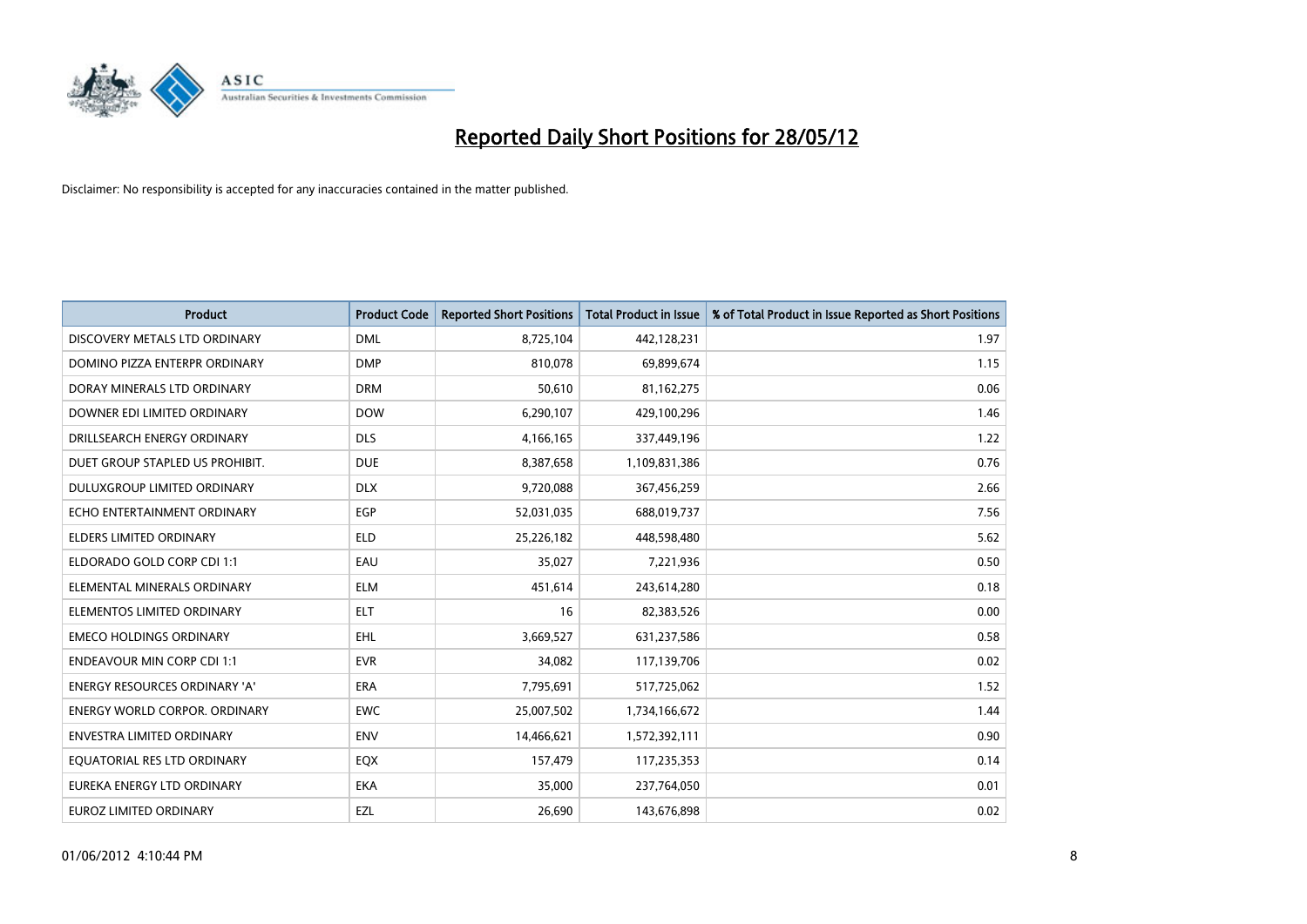

| <b>Product</b>                        | <b>Product Code</b> | <b>Reported Short Positions</b> | <b>Total Product in Issue</b> | % of Total Product in Issue Reported as Short Positions |
|---------------------------------------|---------------------|---------------------------------|-------------------------------|---------------------------------------------------------|
| EVOLUTION MINING LTD ORDINARY         | <b>EVN</b>          | 2,254,028                       | 707,105,713                   | 0.31                                                    |
| EXCO RESOURCES LTD ORDINARY           | <b>EXS</b>          | 50,060                          | 356,044,187                   | 0.01                                                    |
| FAIRFAX MEDIA LTD ORDINARY            | <b>FXJ</b>          | 255,416,765                     | 2,351,955,725                 | 10.87                                                   |
| <b>FAR LTD ORDINARY</b>               | <b>FAR</b>          | 22,194,079                      | 2,499,846,742                 | 0.89                                                    |
| FISHER & PAYKEL H. ORDINARY           | <b>FPH</b>          | 7,000                           | 530,053,399                   | 0.00                                                    |
| FKP PROPERTY GROUP STAPLED SECURITIES | <b>FKP</b>          | 30,446,806                      | 1,211,033,858                 | 2.49                                                    |
| FLEETWOOD CORP ORDINARY               | <b>FWD</b>          | 143,048                         | 59,217,793                    | 0.24                                                    |
| FLETCHER BUILDING ORDINARY            | <b>FBU</b>          | 10,715,988                      | 682,866,936                   | 1.57                                                    |
| FLEXIGROUP LIMITED ORDINARY           | <b>FXL</b>          | 32,523                          | 279,911,147                   | 0.00                                                    |
| <b>FLIGHT CENTRE ORDINARY</b>         | <b>FLT</b>          | 11,746,473                      | 100,031,742                   | 11.74                                                   |
| FLINDERS MINES LTD ORDINARY           | <b>FMS</b>          | 1,343,984                       | 1,821,300,404                 | 0.08                                                    |
| <b>FOCUS MINERALS LTD ORDINARY</b>    | <b>FML</b>          | 619,974                         | 4,320,773,701                 | 0.01                                                    |
| FORGE GROUP LIMITED ORDINARY          | FGE                 | 344,716                         | 86,169,014                    | 0.39                                                    |
| FORTESCUE METALS GRP ORDINARY         | <b>FMG</b>          | 133,002,524                     | 3,113,798,659                 | 4.26                                                    |
| <b>G.U.D. HOLDINGS ORDINARY</b>       | GUD                 | 702,436                         | 70,803,455                    | 0.99                                                    |
| <b>GALAXY RESOURCES ORDINARY</b>      | GXY                 | 7,269,901                       | 363,775,852                   | 1.98                                                    |
| <b>GEODYNAMICS LIMITED ORDINARY</b>   | GDY                 | 850                             | 406,452,608                   | 0.00                                                    |
| <b>GINDALBIE METALS LTD ORDINARY</b>  | <b>GBG</b>          | 34,882,626                      | 1,247,487,454                 | 2.80                                                    |
| <b>GLOBAL CONSTRUCTION ORDINARY</b>   | GCS                 | 50,000                          | 116,464,741                   | 0.04                                                    |
| <b>GLOUCESTER COAL ORDINARY</b>       | GCL                 | 1,320,349                       | 202,905,967                   | 0.64                                                    |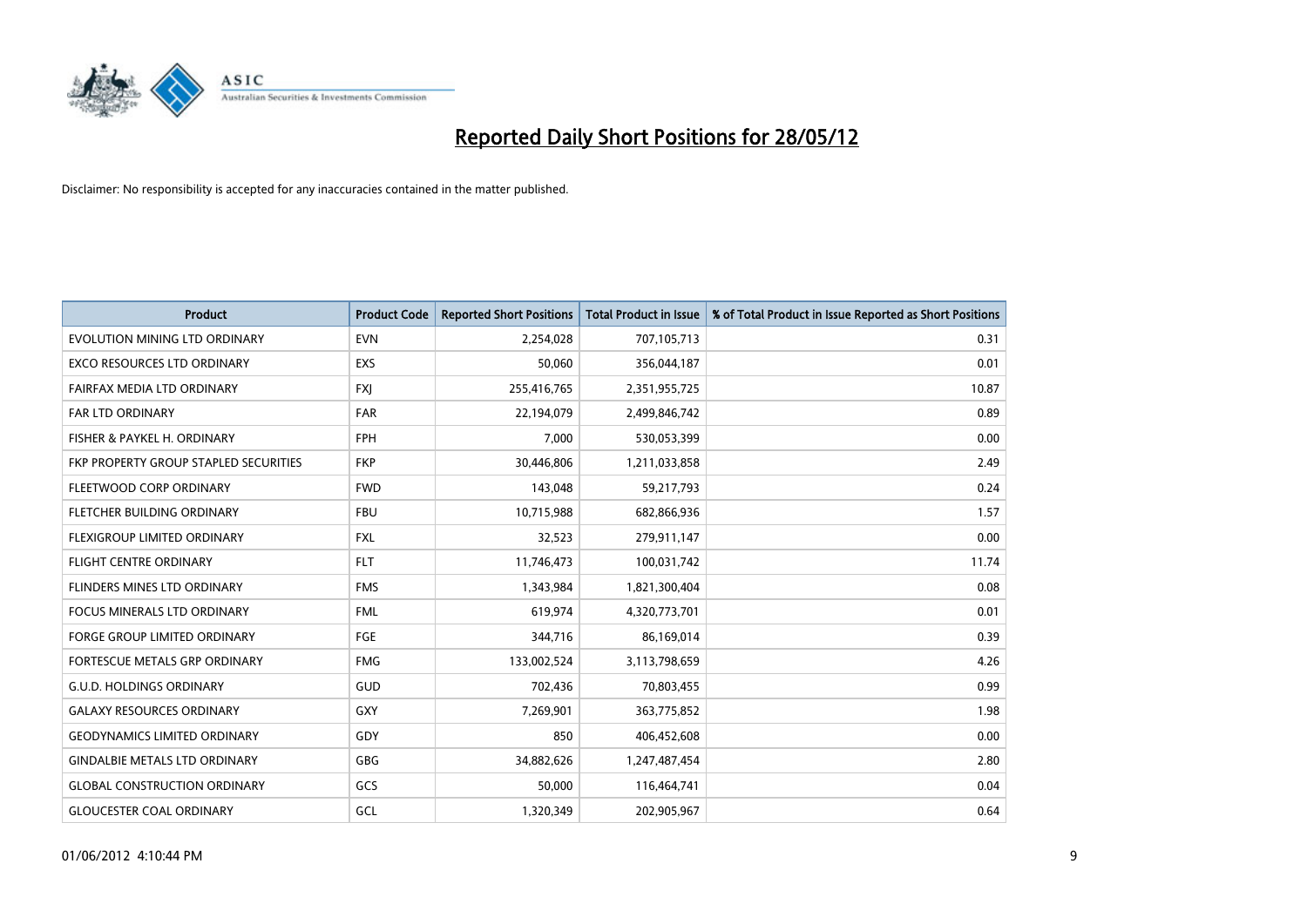

| <b>Product</b>                                   | <b>Product Code</b> | <b>Reported Short Positions</b> | <b>Total Product in Issue</b> | % of Total Product in Issue Reported as Short Positions |
|--------------------------------------------------|---------------------|---------------------------------|-------------------------------|---------------------------------------------------------|
| <b>GOLD ROAD RES LTD ORDINARY</b>                | <b>GOR</b>          | 241,399                         | 389,975,665                   | 0.07                                                    |
| <b>GOODMAN FIELDER, ORDINARY</b>                 | GFF                 | 42,099,928                      | 1,955,559,207                 | 2.15                                                    |
| <b>GOODMAN GROUP STAPLED US PROHIBIT.</b>        | <b>GMG</b>          | 12,950,519                      | 1,549,551,920                 | 0.83                                                    |
| <b>GPT GROUP STAPLED SEC.</b>                    | GPT                 | 13,733,009                      | 1,787,243,710                 | 0.76                                                    |
| <b>GRAINCORP LIMITED A CLASS ORDINARY</b>        | <b>GNC</b>          | 775,102                         | 198,318,900                   | 0.39                                                    |
| <b>GRANGE RESOURCES, ORDINARY</b>                | <b>GRR</b>          | 1,746,910                       | 1,154,766,592                 | 0.14                                                    |
| <b>GREENLAND MIN EN LTD ORDINARY</b>             | GGG                 | 3,994,980                       | 416,390,488                   | 0.95                                                    |
| <b>GROWTHPOINT PROPERTY ORD/UNIT STAPLED SEC</b> | GOZ                 | 124,754                         | 291,904,374                   | 0.05                                                    |
| <b>GRYPHON MINERALS LTD ORDINARY</b>             | GRY                 | 6,863,388                       | 348,264,983                   | 1.97                                                    |
| <b>GUILDFORD COAL LTD ORDINARY</b>               | <b>GUF</b>          | 1,679,364                       | 276,867,530                   | 0.62                                                    |
| <b>GUINNESS PEAT GROUP. CDI 1:1</b>              | <b>GPG</b>          | 15,000                          | 250,584,860                   | 0.01                                                    |
| <b>GUIARAT NRE COAL LTD ORDINARY</b>             | <b>GNM</b>          | 667,200                         | 993,137,858                   | 0.07                                                    |
| <b>GUNNS LIMITED ORDINARY</b>                    | <b>GNS</b>          | 75,481,203                      | 848,401,559                   | 8.89                                                    |
| <b>GWA GROUP LTD ORDINARY</b>                    | <b>GWA</b>          | 17,205,618                      | 302,005,514                   | 5.73                                                    |
| HARVEY NORMAN ORDINARY                           | <b>HVN</b>          | 95,899,516                      | 1,062,316,784                 | 9.00                                                    |
| HASTIE GROUP LIMITED ORDINARY                    | <b>HST</b>          | 233,914                         | 137,353,504                   | 0.17                                                    |
| HASTINGS DIVERSIFIED STAPLED SECURITY            | <b>HDF</b>          | 117,871                         | 530,001,072                   | 0.02                                                    |
| HAVILAH RESOURCES NL ORDINARY                    | <b>HAV</b>          | 126,344                         | 101,311,223                   | 0.12                                                    |
| <b>HENDERSON GROUP CDI 1:1</b>                   | <b>HGG</b>          | 4,602,804                       | 679,989,580                   | 0.68                                                    |
| HFA HOLDINGS LIMITED ORDINARY                    | <b>HFA</b>          | 3,809                           | 117,332,831                   | 0.00                                                    |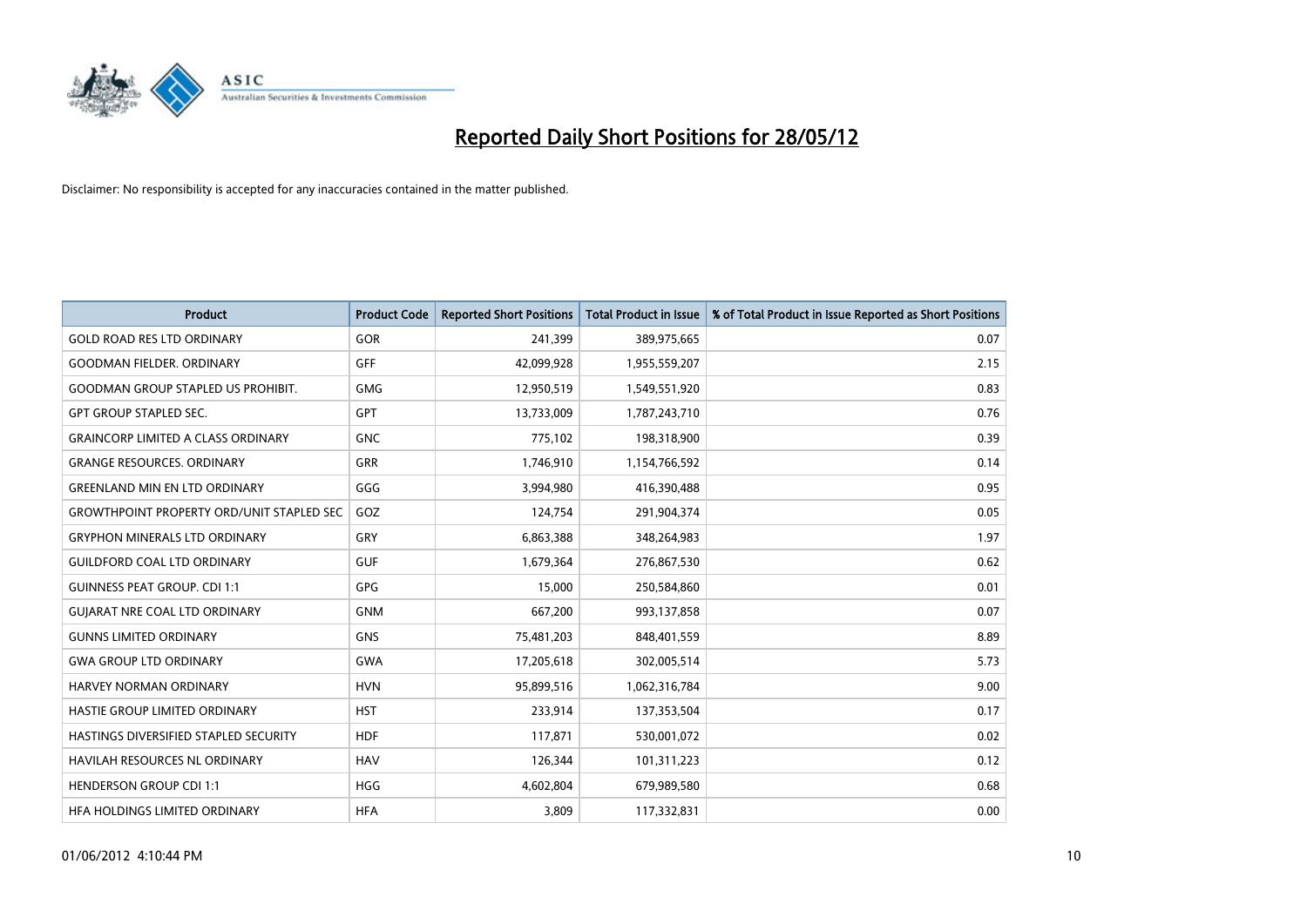

| <b>Product</b>                                | <b>Product Code</b> | <b>Reported Short Positions</b> | <b>Total Product in Issue</b> | % of Total Product in Issue Reported as Short Positions |
|-----------------------------------------------|---------------------|---------------------------------|-------------------------------|---------------------------------------------------------|
| <b>HIGHLANDS PACIFIC ORDINARY</b>             | <b>HIG</b>          | 68,520                          | 686,202,481                   | 0.01                                                    |
| HILLGROVE RES LTD ORDINARY                    | <b>HGO</b>          | 3,515,821                       | 793,698,575                   | 0.45                                                    |
| HILLS HOLDINGS LTD ORDINARY                   | HIL                 | 2,887,089                       | 246,500,444                   | 1.15                                                    |
| HORIZON OIL LIMITED ORDINARY                  | <b>HZN</b>          | 27,038,373                      | 1,130,811,515                 | 2.39                                                    |
| <b>ICON ENERGY LIMITED ORDINARY</b>           | <b>ICN</b>          | 6,415                           | 469,301,394                   | 0.00                                                    |
| <b>IINET LIMITED ORDINARY</b>                 | <b>IIN</b>          | 120,019                         | 160,968,847                   | 0.06                                                    |
| ILUKA RESOURCES ORDINARY                      | ILU                 | 37,169,772                      | 418,700,517                   | 8.87                                                    |
| <b>IMDEX LIMITED ORDINARY</b>                 | <b>IMD</b>          | 587,192                         | 208,250,426                   | 0.29                                                    |
| IMF (AUSTRALIA) LTD ORDINARY                  | <b>IMF</b>          | 115,141                         | 123,828,193                   | 0.09                                                    |
| <b>INCITEC PIVOT ORDINARY</b>                 | IPL                 | 2,676,297                       | 1,628,730,107                 | 0.15                                                    |
| INDEPENDENCE GROUP ORDINARY                   | <b>IGO</b>          | 9,725,766                       | 232,882,535                   | 4.18                                                    |
| <b>INDOPHIL RESOURCES ORDINARY</b>            | <b>IRN</b>          | 971,000                         | 1,203,146,194                 | 0.07                                                    |
| <b>INDUSTREA LIMITED ORDINARY</b>             | IDL                 | 272,211                         | 370,268,218                   | 0.08                                                    |
| <b>INFIGEN ENERGY STAPLED SECURITIES</b>      | <b>IFN</b>          | 5,443,793                       | 762,265,972                   | 0.72                                                    |
| <b>INSURANCE AUSTRALIA ORDINARY</b>           | IAG                 | 3,368,815                       | 2,079,034,021                 | 0.14                                                    |
| INTEGRA MINING LTD, ORDINARY                  | <b>IGR</b>          | 3,617,625                       | 846,293,881                   | 0.43                                                    |
| <b>INTREPID MINES ORDINARY</b>                | <b>IAU</b>          | 9,787,638                       | 524,483,428                   | 1.85                                                    |
| <b>INVESTA OFFICE FUND STAPLED SECURITIES</b> | <b>IOF</b>          | 827,649                         | 614,047,458                   | 0.14                                                    |
| <b>INVOCARE LIMITED ORDINARY</b>              | <b>IVC</b>          | 3,244,986                       | 110,030,298                   | 2.95                                                    |
| ION LIMITED ORDINARY                          | <b>ION</b>          | 164,453                         | 256,365,105                   | 0.06                                                    |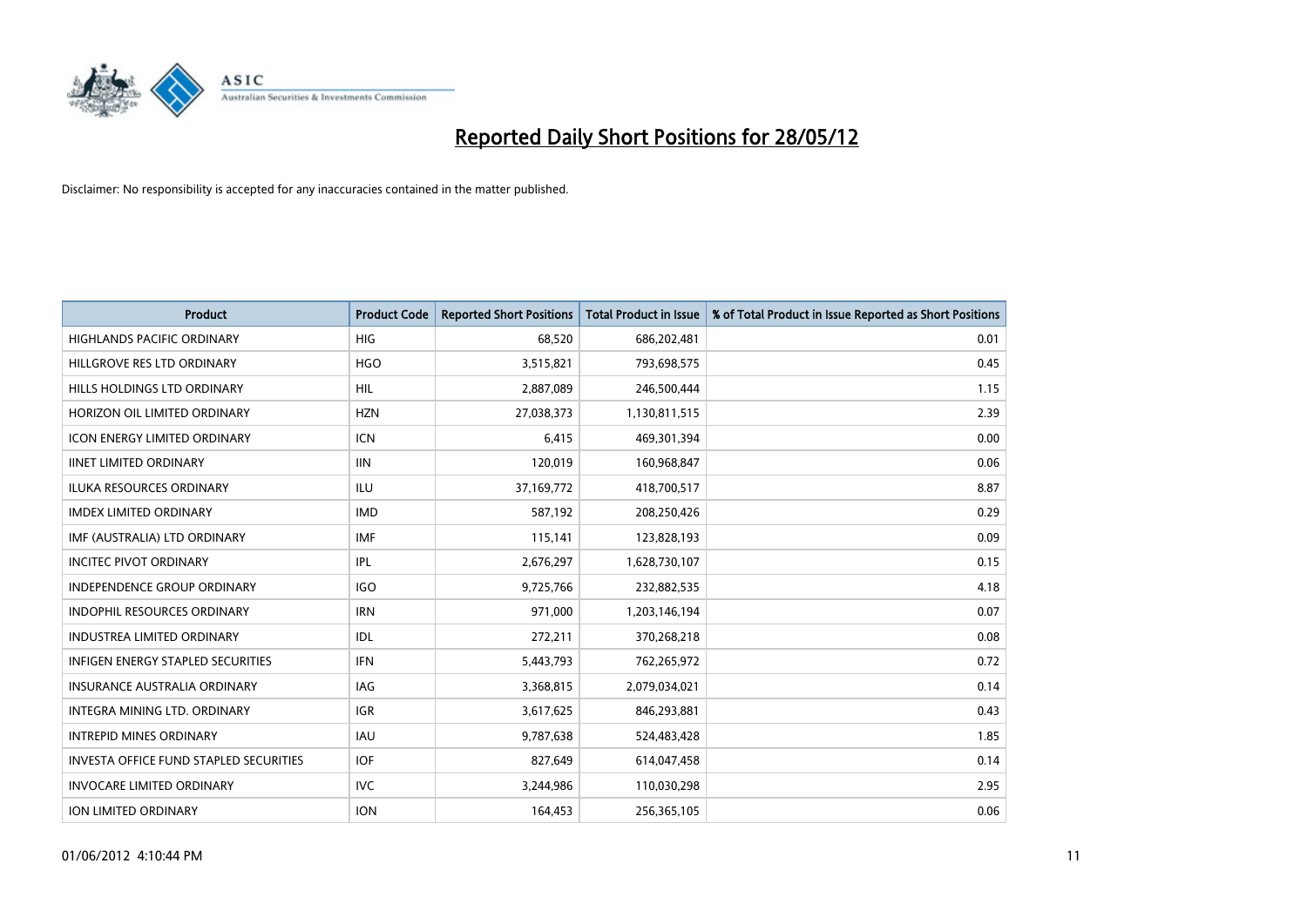

| <b>Product</b>                            | <b>Product Code</b> | <b>Reported Short Positions</b> | <b>Total Product in Issue</b> | % of Total Product in Issue Reported as Short Positions |
|-------------------------------------------|---------------------|---------------------------------|-------------------------------|---------------------------------------------------------|
| <b>IOOF HOLDINGS LTD ORDINARY</b>         | IFL                 | 563,539                         | 229,794,395                   | 0.24                                                    |
| <b>IRESS LIMITED ORDINARY</b>             | <b>IRE</b>          | 2,937,253                       | 127,036,010                   | 2.32                                                    |
| <b>IRON ORE HOLDINGS ORDINARY</b>         | <b>IOH</b>          | 78,338                          | 165,862,170                   | 0.04                                                    |
| ISHARES MSCI AUS 200 ISHARES MSCI AUS 200 | <b>IOZ</b>          | 28,658                          | 4,352,373                     | 0.66                                                    |
| ISHARES MSCI S KOREA CDI 1:1              | IKO                 | 37,721                          | 51,900,000                    | 0.07                                                    |
| ISHARES S&P HIGH DIV ISHARES S&P HIGH DIV | <b>IHD</b>          | 99,096                          | 2,903,027                     | 3.41                                                    |
| ISHARES SMALL ORDS ISHARES SMALL ORDS     | <b>ISO</b>          | 573,283                         | 5,703,165                     | 10.05                                                   |
| <b>IVANHOE AUSTRALIA ORDINARY</b>         | <b>IVA</b>          | 3,674,778                       | 553,921,745                   | 0.65                                                    |
| JAMES HARDIE INDUST CHESS DEPOSITARY INT  | <b>JHX</b>          | 13,058,588                      | 437,185,963                   | 2.98                                                    |
| <b>JB HI-FI LIMITED ORDINARY</b>          | <b>IBH</b>          | 23,513,343                      | 98,850,643                    | 23.79                                                   |
| <b>JUPITER MINES ORDINARY</b>             | <b>IMS</b>          | 50,383                          | 1,806,834,044                 | 0.00                                                    |
| <b>KAGARA LTD ORDINARY</b>                | <b>KZL</b>          | 3,475,166                       | 798,953,117                   | 0.42                                                    |
| KANGAROO RES LTD ORDINARY                 | <b>KRL</b>          | 183,108                         | 3,434,430,012                 | 0.00                                                    |
| KAROON GAS AUSTRALIA ORDINARY             | <b>KAR</b>          | 740,105                         | 221,420,769                   | 0.33                                                    |
| KASBAH RESOURCES ORDINARY                 | <b>KAS</b>          | 52,952                          | 371,912,596                   | 0.01                                                    |
| KATHMANDU HOLD LTD ORDINARY               | <b>KMD</b>          | 1,882,613                       | 200,000,000                   | 0.93                                                    |
| <b>KBL MINING LIMITED ORDINARY</b>        | KBL                 | 1,820                           | 283,921,456                   | 0.00                                                    |
| <b>KENTOR GOLD LIMITED ORDINARY</b>       | KGL                 | 1,490                           | 106,209,874                   | 0.00                                                    |
| <b>KEYBRIDGE CAPITAL ORDINARY</b>         | <b>KBC</b>          | $\mathbf{1}$                    | 172,070,564                   | 0.00                                                    |
| KINGSGATE CONSOLID. ORDINARY              | <b>KCN</b>          | 4,756,274                       | 151,263,789                   | 3.13                                                    |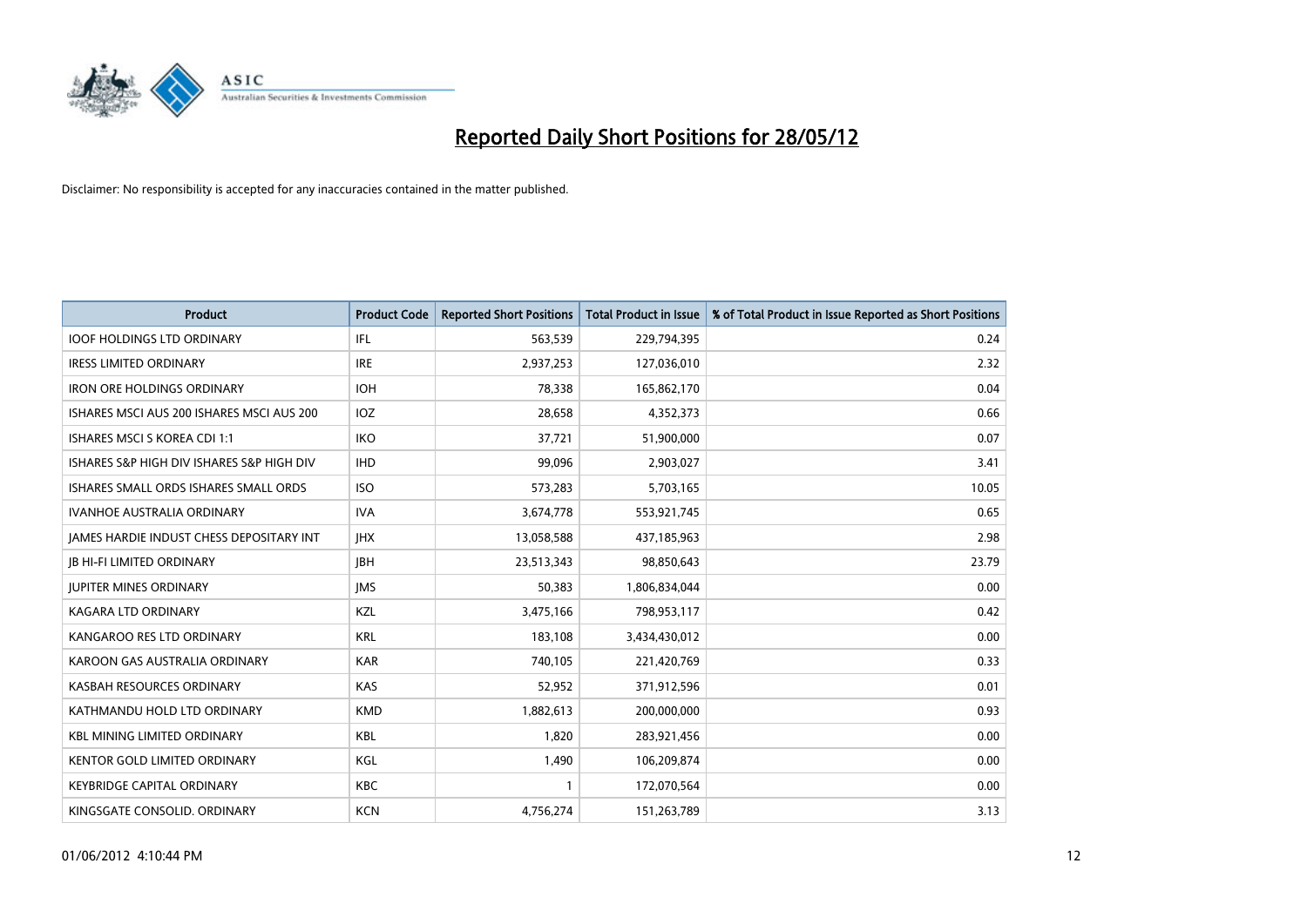

| <b>Product</b>                        | <b>Product Code</b> | <b>Reported Short Positions</b> | <b>Total Product in Issue</b> | % of Total Product in Issue Reported as Short Positions |
|---------------------------------------|---------------------|---------------------------------|-------------------------------|---------------------------------------------------------|
| KINGSROSE MINING LTD ORDINARY         | <b>KRM</b>          | 255,293                         | 279,721,062                   | 0.08                                                    |
| LEIGHTON HOLDINGS ORDINARY            | LEI                 | 9,955,209                       | 337,087,596                   | 2.94                                                    |
| LEND LEASE GROUP UNIT/ORD STAPLED     | LLC                 | 3,309,853                       | 572,789,827                   | 0.56                                                    |
| LINC ENERGY LTD ORDINARY              | <b>LNC</b>          | 27,407,460                      | 504,487,631                   | 5.41                                                    |
| LIQUEFIED NATURAL ORDINARY            | LNG                 | 272,800                         | 267,699,015                   | 0.10                                                    |
| LUDOWICI LIMITED ORDINARY             | LDW                 | 9,442                           | 29,623,203                    | 0.03                                                    |
| LYNAS CORPORATION ORDINARY            | <b>LYC</b>          | 175,024,680                     | 1,714,846,913                 | 10.22                                                   |
| M2 TELECOMMUNICATION ORDINARY         | <b>MTU</b>          | 149,091                         | 156,281,954                   | 0.09                                                    |
| <b>MACA LIMITED ORDINARY</b>          | <b>MLD</b>          | 48.083                          | 150,000,000                   | 0.03                                                    |
| <b>MACMAHON HOLDINGS ORDINARY</b>     | <b>MAH</b>          | 2,400,789                       | 738,631,705                   | 0.33                                                    |
| MACQ ATLAS ROADS GRP ORDINARY STAPLED | <b>MQA</b>          | 2,518,899                       | 464,279,594                   | 0.54                                                    |
| MACQUARIE GROUP LTD ORDINARY          | <b>MOG</b>          | 8,614,505                       | 348,602,873                   | 2.45                                                    |
| MARENGO MINING ORDINARY               | <b>MGO</b>          | 39,850                          | 1,003,745,113                 | 0.00                                                    |
| <b>MATRIX C &amp; E LTD ORDINARY</b>  | <b>MCE</b>          | 637,924                         | 77,081,507                    | 0.82                                                    |
| MAVERICK DRILLING ORDINARY            | <b>MAD</b>          | 41,000                          | 267,594,286                   | 0.01                                                    |
| MCMILLAN SHAKESPEARE ORDINARY         | <b>MMS</b>          | 94,912                          | 74,523,965                    | 0.12                                                    |
| MEDUSA MINING LTD ORDINARY            | <b>MML</b>          | 3,001,935                       | 188,903,911                   | 1.59                                                    |
| MEO AUSTRALIA LTD ORDINARY            | <b>MEO</b>          | 4,740,570                       | 539,913,260                   | 0.87                                                    |
| <b>MERMAID MARINE ORDINARY</b>        | <b>MRM</b>          | 451,943                         | 219,311,642                   | 0.21                                                    |
| MESOBLAST LIMITED ORDINARY            | <b>MSB</b>          | 8,125,000                       | 284,478,361                   | 2.86                                                    |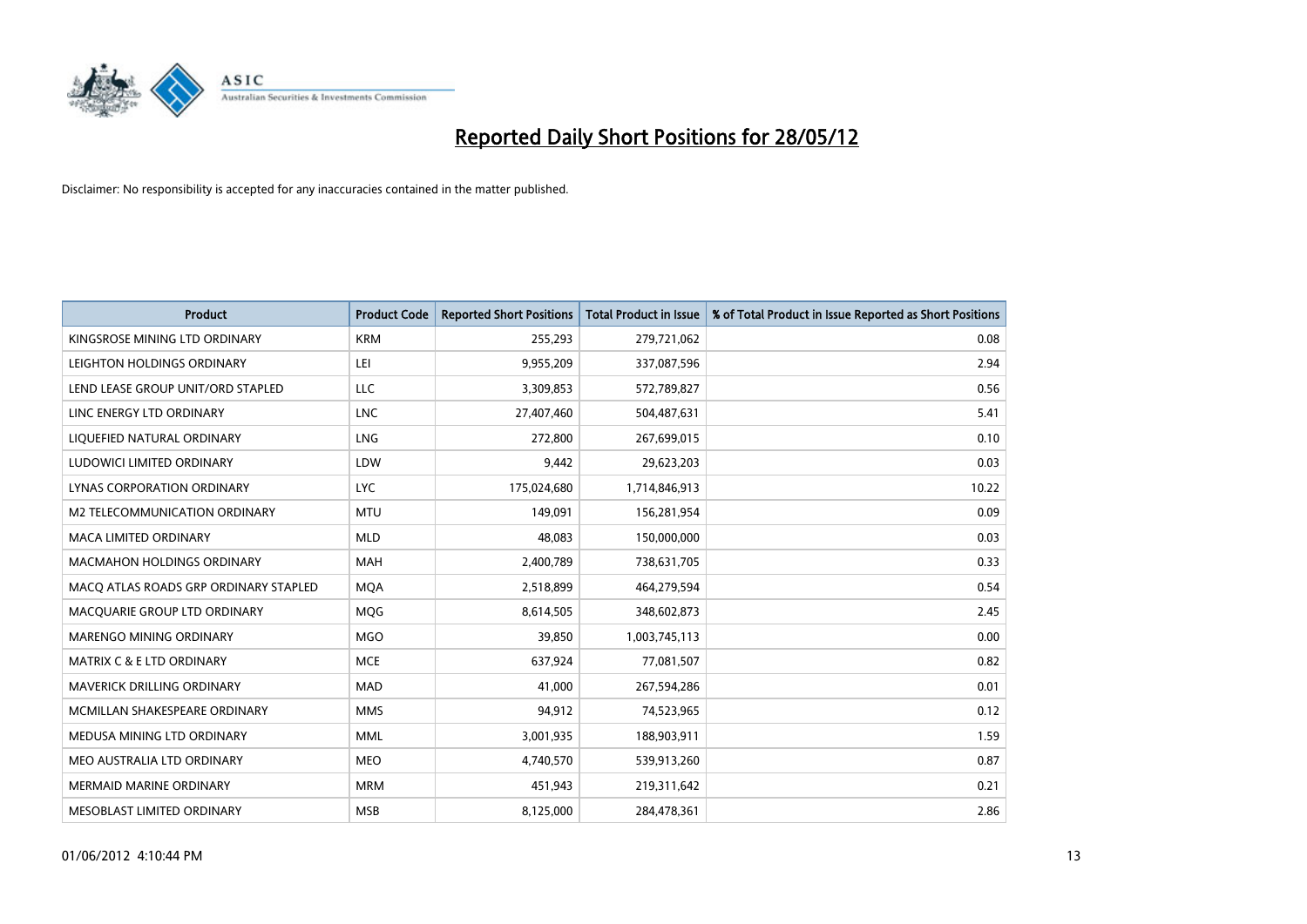

| <b>Product</b>                  | <b>Product Code</b> | <b>Reported Short Positions</b> | <b>Total Product in Issue</b> | % of Total Product in Issue Reported as Short Positions |
|---------------------------------|---------------------|---------------------------------|-------------------------------|---------------------------------------------------------|
| METALS X LIMITED ORDINARY       | <b>MLX</b>          | 571,392                         | 1,320,047,397                 | 0.05                                                    |
| METCASH LIMITED ORDINARY        | <b>MTS</b>          | 42,346,815                      | 771,345,864                   | 5.51                                                    |
| METGASCO LIMITED ORDINARY       | <b>MEL</b>          | 74,569                          | 337,414,140                   | 0.02                                                    |
| METMINCO LIMITED ORDINARY       | <b>MNC</b>          | 4,743,897                       | 1,749,541,573                 | 0.26                                                    |
| MHM METALS LIMITED ORDINARY     | <b>MHM</b>          | 37,083                          | 105,304,831                   | 0.04                                                    |
| MICLYN EXP OFFSHR ORDINARY      | <b>MIO</b>          | 1,067,737                       | 278,515,705                   | 0.39                                                    |
| MILTON CORPORATION ORDINARY     | <b>MLT</b>          | 12,800                          | 121,625,655                   | 0.01                                                    |
| MINCOR RESOURCES NL ORDINARY    | <b>MCR</b>          | 2,143,987                       | 192,202,047                   | 1.12                                                    |
| MINERAL DEPOSITS ORDINARY       | <b>MDL</b>          | 95,643                          | 83,538,786                    | 0.11                                                    |
| MINERAL RESOURCES, ORDINARY     | <b>MIN</b>          | 486,687                         | 184,856,018                   | 0.25                                                    |
| MIRABELA NICKEL LTD ORDINARY    | <b>MBN</b>          | 24,212,841                      | 542,639,590                   | 4.46                                                    |
| MIRVAC GROUP STAPLED SECURITIES | <b>MGR</b>          | 5,720,464                       | 3,418,236,755                 | 0.16                                                    |
| MOLOPO ENERGY LTD ORDINARY      | <b>MPO</b>          | 1,241,752                       | 245,579,810                   | 0.52                                                    |
| MOLY MINES LIMITED ORDINARY     | <b>MOL</b>          | 670,585                         | 384,893,989                   | 0.17                                                    |
| MONADELPHOUS GROUP ORDINARY     | <b>MND</b>          | 2,774,176                       | 88,674,327                    | 3.13                                                    |
| MORTGAGE CHOICE LTD ORDINARY    | <b>MOC</b>          | 2,382,931                       | 120,319,572                   | 1.98                                                    |
| MOUNT GIBSON IRON ORDINARY      | <b>MGX</b>          | 11,329,713                      | 1,085,516,652                 | 1.03                                                    |
| MULTIPLEX SITES SITES           | <b>MXUPA</b>        | 850                             | 4,500,000                     | 0.02                                                    |
| MURCHISON METALS LTD ORDINARY   | <b>MMX</b>          | 4,109,044                       | 450,093,277                   | 0.92                                                    |
| MYER HOLDINGS LTD ORDINARY      | <b>MYR</b>          | 65,632,924                      | 583,384,551                   | 11.24                                                   |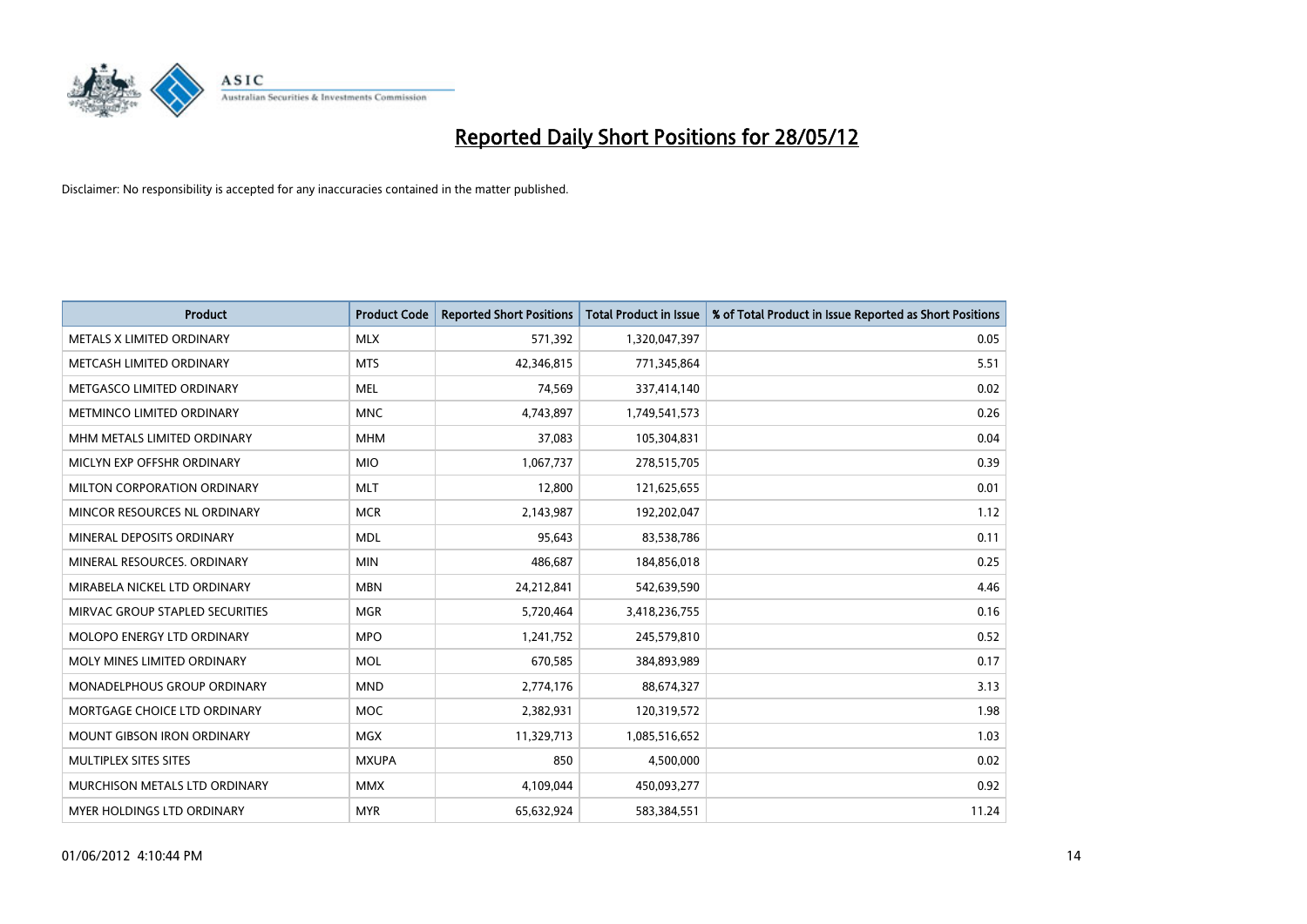

| <b>Product</b>                        | <b>Product Code</b> | <b>Reported Short Positions</b> | <b>Total Product in Issue</b> | % of Total Product in Issue Reported as Short Positions |
|---------------------------------------|---------------------|---------------------------------|-------------------------------|---------------------------------------------------------|
| <b>MYSTATE LIMITED ORDINARY</b>       | <b>MYS</b>          | 13,191                          | 86,977,573                    | 0.02                                                    |
| NATIONAL AUST. BANK ORDINARY          | <b>NAB</b>          | 17,452,734                      | 2,239,352,006                 | 0.76                                                    |
| NAVITAS LIMITED ORDINARY              | <b>NVT</b>          | 10,753,699                      | 375,318,628                   | 2.88                                                    |
| NEON ENERGY LIMITED ORDINARY          | <b>NEN</b>          | 1,057,397                       | 436,464,518                   | 0.24                                                    |
| NEW HOPE CORPORATION ORDINARY         | <b>NHC</b>          | 1,539,534                       | 830,411,534                   | 0.18                                                    |
| NEWCREST MINING ORDINARY              | <b>NCM</b>          | 2,182,512                       | 765,000,000                   | 0.25                                                    |
| NEWS CORP A NON-VOTING CDI            | <b>NWSLV</b>        | 3,029,910                       | 1,618,356,880                 | 0.20                                                    |
| NEWS CORP B VOTING CDI                | <b>NWS</b>          | 1,152,532                       | 798,520,953                   | 0.14                                                    |
| NEXTDC LIMITED ORDINARY               | <b>NXT</b>          | 1,355,592                       | 150,602,388                   | 0.90                                                    |
| NEXUS ENERGY LIMITED ORDINARY         | <b>NXS</b>          | 2,514,499                       | 1,329,821,159                 | 0.19                                                    |
| NIB HOLDINGS LIMITED ORDINARY         | <b>NHF</b>          | 163,159                         | 439,004,182                   | 0.03                                                    |
| NIDO PETROLEUM ORDINARY               | <b>NDO</b>          | 117,323                         | 1,389,163,151                 | 0.01                                                    |
| NOBLE MINERAL RES ORDINARY            | <b>NMG</b>          | 2,506,634                       | 591,294,002                   | 0.42                                                    |
| NORTHERN IRON LTD ORDINARY            | <b>NFE</b>          | 485,485                         | 369,980,113                   | 0.12                                                    |
| NORTHERN STAR ORDINARY                | <b>NST</b>          | 630,414                         | 402,170,706                   | 0.16                                                    |
| NRW HOLDINGS LIMITED ORDINARY         | <b>NWH</b>          | 1,734,109                       | 278,888,011                   | 0.63                                                    |
| NUCOAL RESOURCES LTD ORDINARY         | <b>NCR</b>          | 130,194                         | 768,612,354                   | 0.02                                                    |
| NUFARM LIMITED ORDINARY               | <b>NUF</b>          | 5,648,695                       | 262,142,247                   | 2.16                                                    |
| <b>OAKTON LIMITED ORDINARY</b>        | <b>OKN</b>          | 888,553                         | 93,800,235                    | 0.95                                                    |
| OCEANAGOLD CORP. CHESS DEPOSITARY INT | <b>OGC</b>          | 2,504,492                       | 262,834,376                   | 0.96                                                    |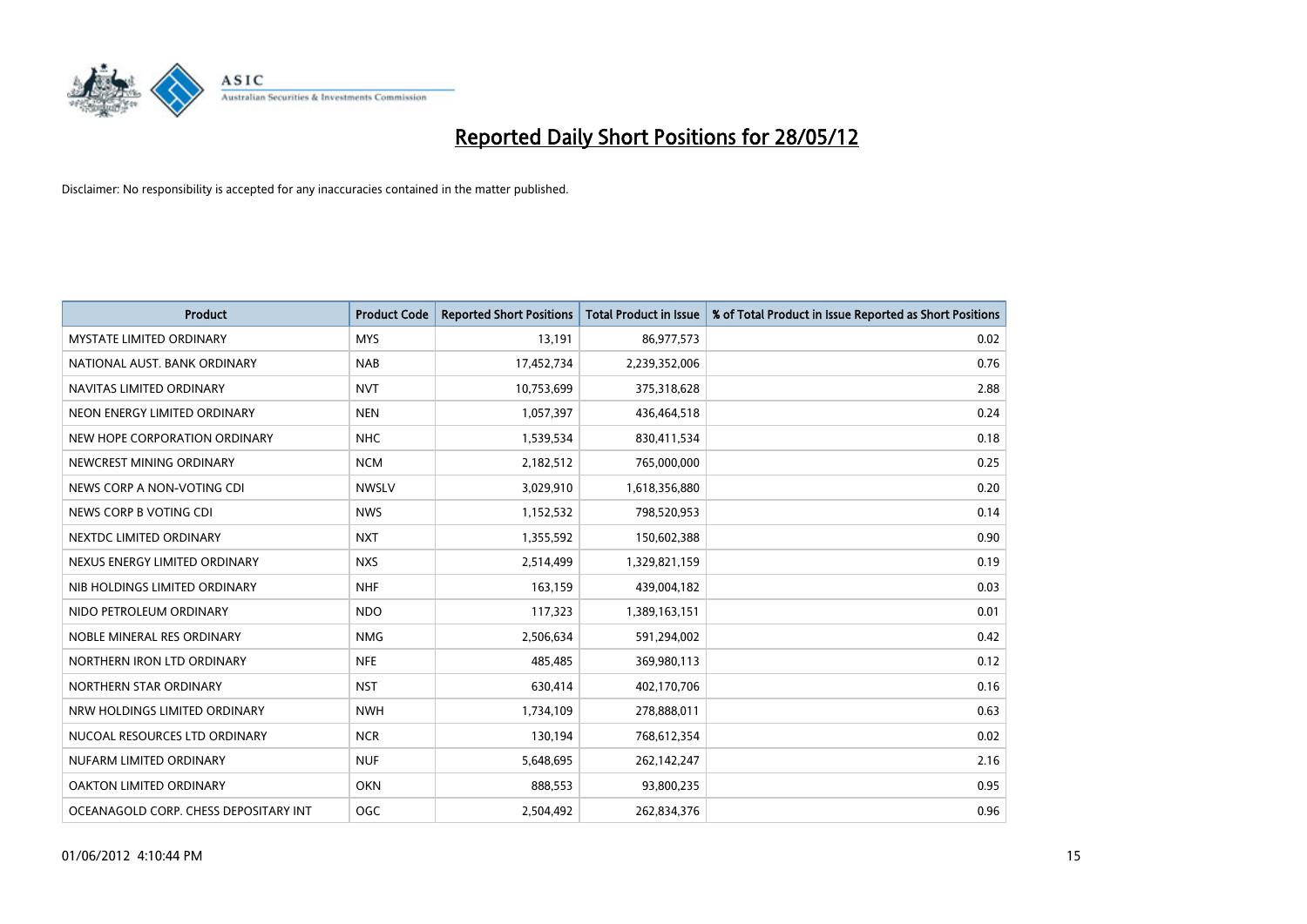

| <b>Product</b>                   | <b>Product Code</b> | <b>Reported Short Positions</b> | <b>Total Product in Issue</b> | % of Total Product in Issue Reported as Short Positions |
|----------------------------------|---------------------|---------------------------------|-------------------------------|---------------------------------------------------------|
| OIL SEARCH LTD ORDINARY          | OSH                 | 8,832,875                       | 1,331,356,047                 | 0.67                                                    |
| OM HOLDINGS LIMITED ORDINARY     | OMH                 | 4,975,210                       | 604,105,150                   | 0.83                                                    |
| <b>ONESTEEL LIMITED ORDINARY</b> | OST                 | 15,092,044                      | 1,345,665,626                 | 1.11                                                    |
| OPUS GROUP LTD ORDINARY          | <b>OPG</b>          | 1,250                           | 53,678,177                    | 0.00                                                    |
| ORICA LIMITED ORDINARY           | ORI                 | 3,220,779                       | 365,007,037                   | 0.84                                                    |
| ORIGIN ENERGY ORDINARY           | <b>ORG</b>          | 10,015,393                      | 1,089,519,638                 | 0.90                                                    |
| OROCOBRE LIMITED ORDINARY        | <b>ORE</b>          | 63,882                          | 103,195,029                   | 0.05                                                    |
| OROTONGROUP LIMITED ORDINARY     | ORL                 | 248,517                         | 40,880,902                    | 0.60                                                    |
| OZ MINERALS ORDINARY             | OZL                 | 5,301,313                       | 308,785,193                   | 1.73                                                    |
| <b>PACIFIC BRANDS ORDINARY</b>   | <b>PBG</b>          | 7,275,958                       | 912,915,695                   | 0.79                                                    |
| PALADIN ENERGY LTD ORDINARY      | <b>PDN</b>          | 62,086,910                      | 835,645,290                   | 7.43                                                    |
| PAN PACIFIC PETROL. ORDINARY     | PPP                 | 7,750                           | 588,612,110                   | 0.00                                                    |
| PANAUST LIMITED ORDINARY         | <b>PNA</b>          | 3,886,333                       | 604,599,995                   | 0.65                                                    |
| PANCONTINENTAL OIL ORDINARY      | <b>PCL</b>          | 2,458,257                       | 994,551,236                   | 0.24                                                    |
| PANORAMIC RESOURCES ORDINARY     | PAN                 | 2,663,595                       | 207,050,710                   | 1.30                                                    |
| PAPERLINX LIMITED ORDINARY       | <b>PPX</b>          | 1,321,480                       | 609,280,761                   | 0.22                                                    |
| PAPILLON RES LTD ORDINARY        | PIR                 | 114,225                         | 243,514,325                   | 0.04                                                    |
| PEAK RESOURCES ORDINARY          | <b>PEK</b>          | 2,277                           | 207,916,802                   | 0.00                                                    |
| PEET LIMITED ORDINARY            | <b>PPC</b>          | 960,842                         | 320,170,604                   | 0.30                                                    |
| PENINSULA ENERGY LTD ORDINARY    | PEN                 | 3,989,447                       | 2,163,955,626                 | 0.18                                                    |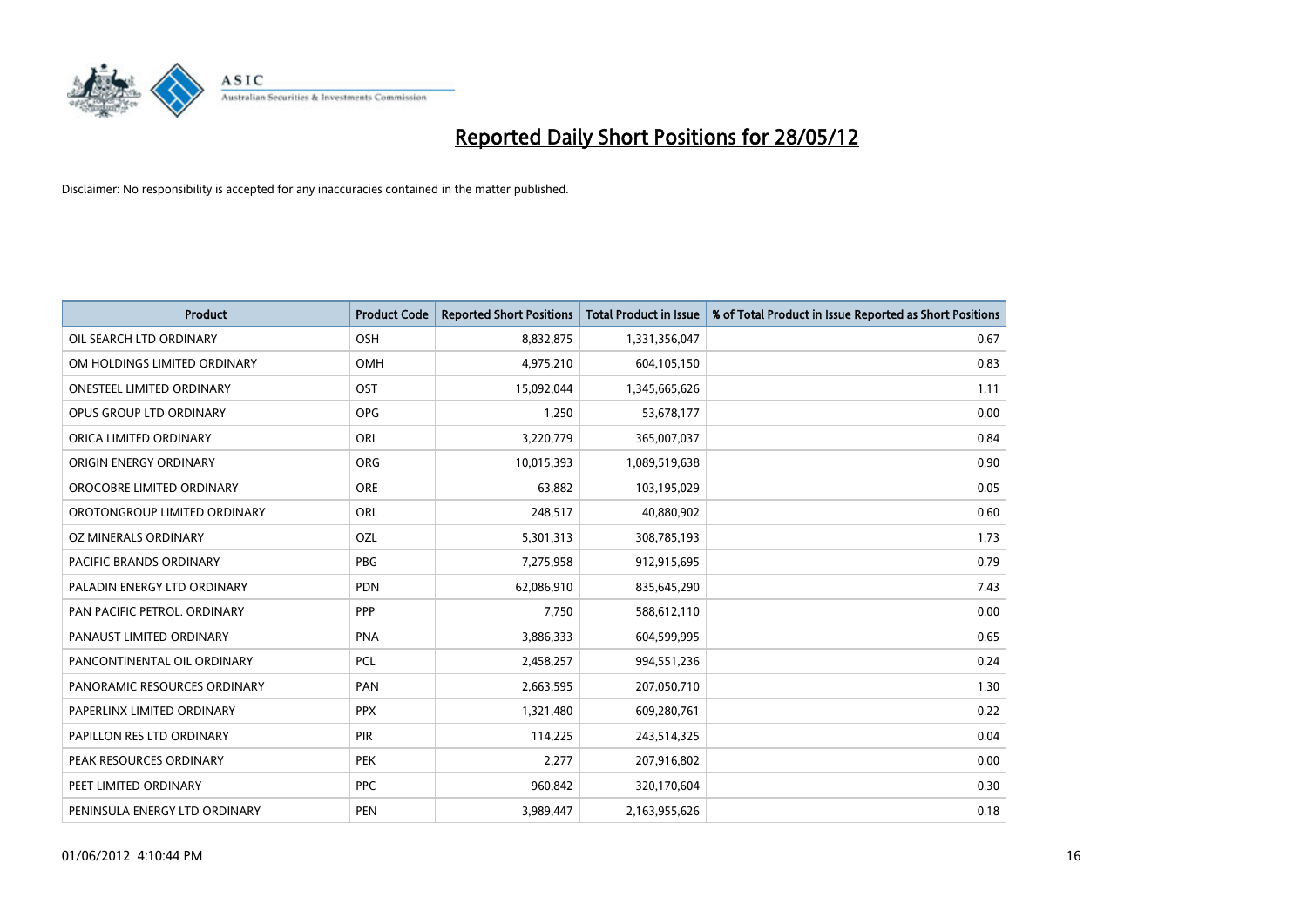

| <b>Product</b>                      | <b>Product Code</b> | <b>Reported Short Positions</b> | <b>Total Product in Issue</b> | % of Total Product in Issue Reported as Short Positions |
|-------------------------------------|---------------------|---------------------------------|-------------------------------|---------------------------------------------------------|
| PERILYA LIMITED ORDINARY            | PEM                 | 425,685                         | 769,316,426                   | 0.05                                                    |
| PERPETUAL LIMITED ORDINARY          | PPT                 | 1,876,063                       | 41,980,678                    | 4.47                                                    |
| PERSEUS MINING LTD ORDINARY         | PRU                 | 9,381,753                       | 457,962,088                   | 2.04                                                    |
| PHARMAXIS LTD ORDINARY              | <b>PXS</b>          | 3,871,915                       | 306,370,989                   | 1.26                                                    |
| PHOSPHAGENICS LTD. ORDINARY         | <b>POH</b>          | 96,072                          | 1,020,215,957                 | 0.01                                                    |
| PLATINUM ASSET ORDINARY             | <b>PTM</b>          | 9,180,188                       | 561,347,878                   | 1.63                                                    |
| PLATINUM AUSTRALIA ORDINARY         | <b>PLA</b>          | 477,120                         | 504,968,043                   | 0.09                                                    |
| PMI GOLD CORP CDI 1:1               | <b>PVM</b>          | 61,891                          | 71,581,426                    | 0.09                                                    |
| PMP LIMITED ORDINARY                | <b>PMP</b>          | 87,315                          | 323,781,124                   | 0.02                                                    |
| PREMIER INVESTMENTS ORDINARY        | <b>PMV</b>          | 377,550                         | 155,260,377                   | 0.23                                                    |
| PRIMA BIOMED LTD ORDINARY           | <b>PRR</b>          | 3,815,660                       | 1,066,063,388                 | 0.36                                                    |
| PRIMARY HEALTH CARE ORDINARY        | <b>PRY</b>          | 13,344,363                      | 501,717,314                   | 2.66                                                    |
| PRIMEAG AUSTRALIA ORDINARY          | PAG                 | 232,841                         | 266,394,444                   | 0.09                                                    |
| PROGRAMMED ORDINARY                 | <b>PRG</b>          | 278,304                         | 118,173,778                   | 0.23                                                    |
| <b>QANTAS AIRWAYS ORDINARY</b>      | QAN                 | 15,940,103                      | 2,265,123,620                 | 0.72                                                    |
| OBE INSURANCE GROUP ORDINARY        | OBE                 | 44,940,683                      | 1,181,682,557                 | 3.80                                                    |
| OR NATIONAL LIMITED ORDINARY        | <b>ORN</b>          | 10,556,158                      | 2,440,000,000                 | 0.42                                                    |
| ORXPHARMA LTD ORDINARY              | <b>ORX</b>          | 315,540                         | 144,577,206                   | 0.22                                                    |
| <b>QUBE LOGISTICS HLDG ORDINARY</b> | QUB                 | 2,771,088                       | 909,407,185                   | 0.30                                                    |
| RAMELIUS RESOURCES ORDINARY         | <b>RMS</b>          | 1,352,659                       | 335,906,949                   | 0.42                                                    |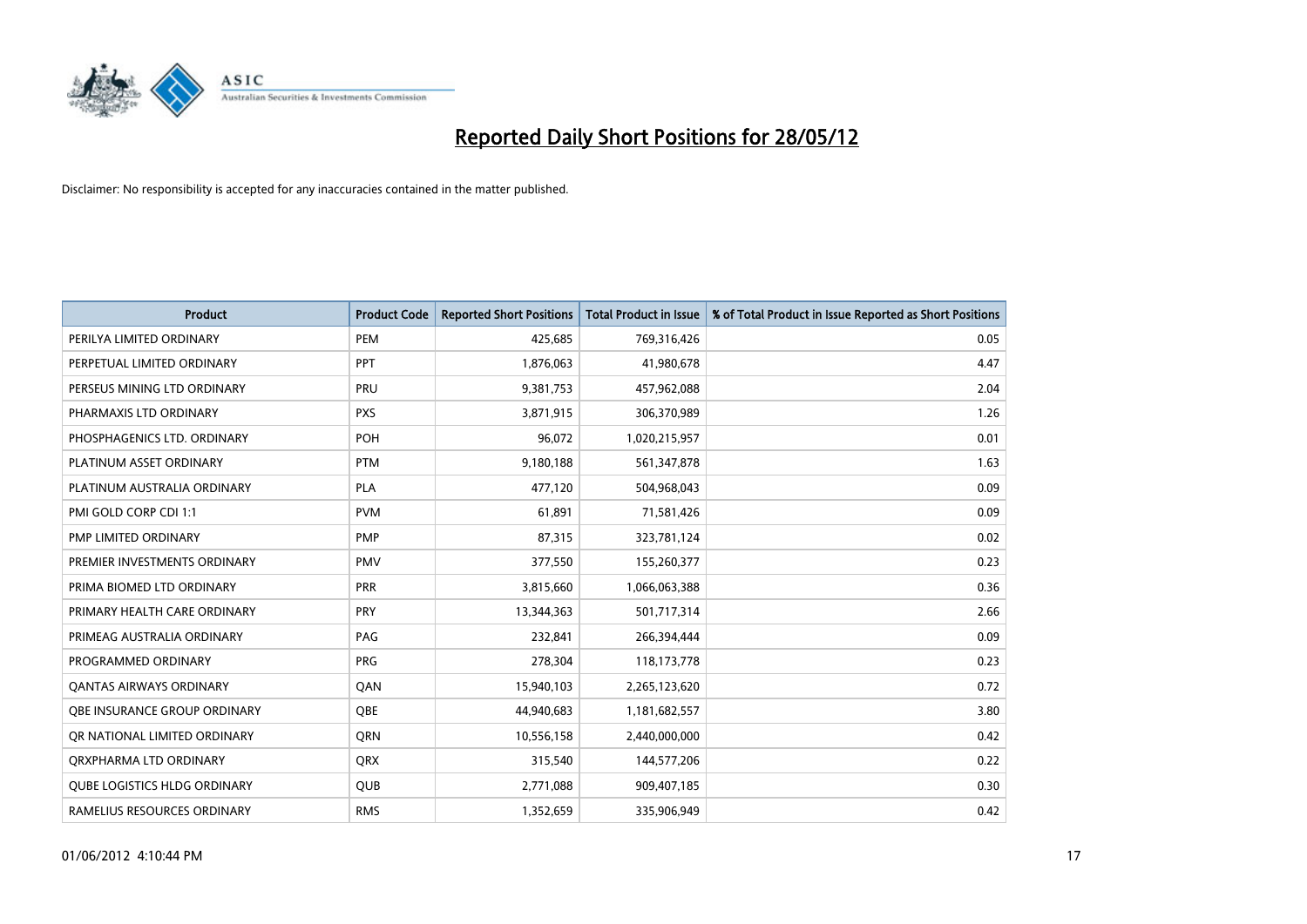

| <b>Product</b>                      | <b>Product Code</b> | <b>Reported Short Positions</b> | <b>Total Product in Issue</b> | % of Total Product in Issue Reported as Short Positions |
|-------------------------------------|---------------------|---------------------------------|-------------------------------|---------------------------------------------------------|
| RAMSAY HEALTH CARE ORDINARY         | <b>RHC</b>          | 1,776,924                       | 202,081,252                   | 0.89                                                    |
| RANGE RESOURCES LTD ORDINARY        | <b>RRS</b>          | 570,146                         | 2,118,880,660                 | 0.03                                                    |
| <b>RCR TOMLINSON ORDINARY</b>       | <b>RCR</b>          | 113,476                         | 132,309,023                   | 0.09                                                    |
| <b>REA GROUP ORDINARY</b>           | <b>REA</b>          | 285,355                         | 131,714,699                   | 0.21                                                    |
| <b>RECKON LIMITED ORDINARY</b>      | <b>RKN</b>          | 858,460                         | 129,488,015                   | 0.67                                                    |
| <b>RED 5 LIMITED ORDINARY</b>       | <b>RED</b>          | 7,520                           | 135,488,008                   | 0.01                                                    |
| <b>RED FORK ENERGY ORDINARY</b>     | <b>RFE</b>          | 125,826                         | 310,229,853                   | 0.04                                                    |
| REDBANK ENERGY LTD ORDINARY         | <b>AEJ</b>          | 19                              | 786,287                       | 0.00                                                    |
| <b>REDFLEX HOLDINGS ORDINARY</b>    | <b>RDF</b>          | $\overline{2}$                  | 110,345,599                   | 0.00                                                    |
| REGIONAL EXPRESS ORDINARY           | <b>REX</b>          | 10,000                          | 121,254,902                   | 0.01                                                    |
| <b>REGIS RESOURCES ORDINARY</b>     | <b>RRL</b>          | 1,171,892                       | 451,954,157                   | 0.26                                                    |
| RESMED INC CDI 10:1                 | <b>RMD</b>          | 3,783,687                       | 1,556,242,300                 | 0.24                                                    |
| RESOLUTE MINING ORDINARY            | <b>RSG</b>          | 3,309,474                       | 653,224,010                   | 0.51                                                    |
| <b>RESOURCE GENERATION ORDINARY</b> | <b>RES</b>          | 173                             | 262,895,652                   | 0.00                                                    |
| <b>RETAIL FOOD GROUP ORDINARY</b>   | <b>RFG</b>          | 24,907                          | 108,422,615                   | 0.03                                                    |
| REVERSE CORP LIMITED ORDINARY       | <b>REF</b>          | 100                             | 92,382,175                    | 0.00                                                    |
| REX MINERALS LIMITED ORDINARY       | <b>RXM</b>          | 655,031                         | 188,907,284                   | 0.34                                                    |
| RHG LIMITED ORDINARY                | <b>RHG</b>          | 36,083                          | 308,483,177                   | 0.01                                                    |
| <b>RIALTO ENERGY ORDINARY</b>       | <b>RIA</b>          | 1,510,838                       | 671,347,392                   | 0.22                                                    |
| <b>RIDLEY CORPORATION ORDINARY</b>  | <b>RIC</b>          | 45,592                          | 307,817,071                   | 0.01                                                    |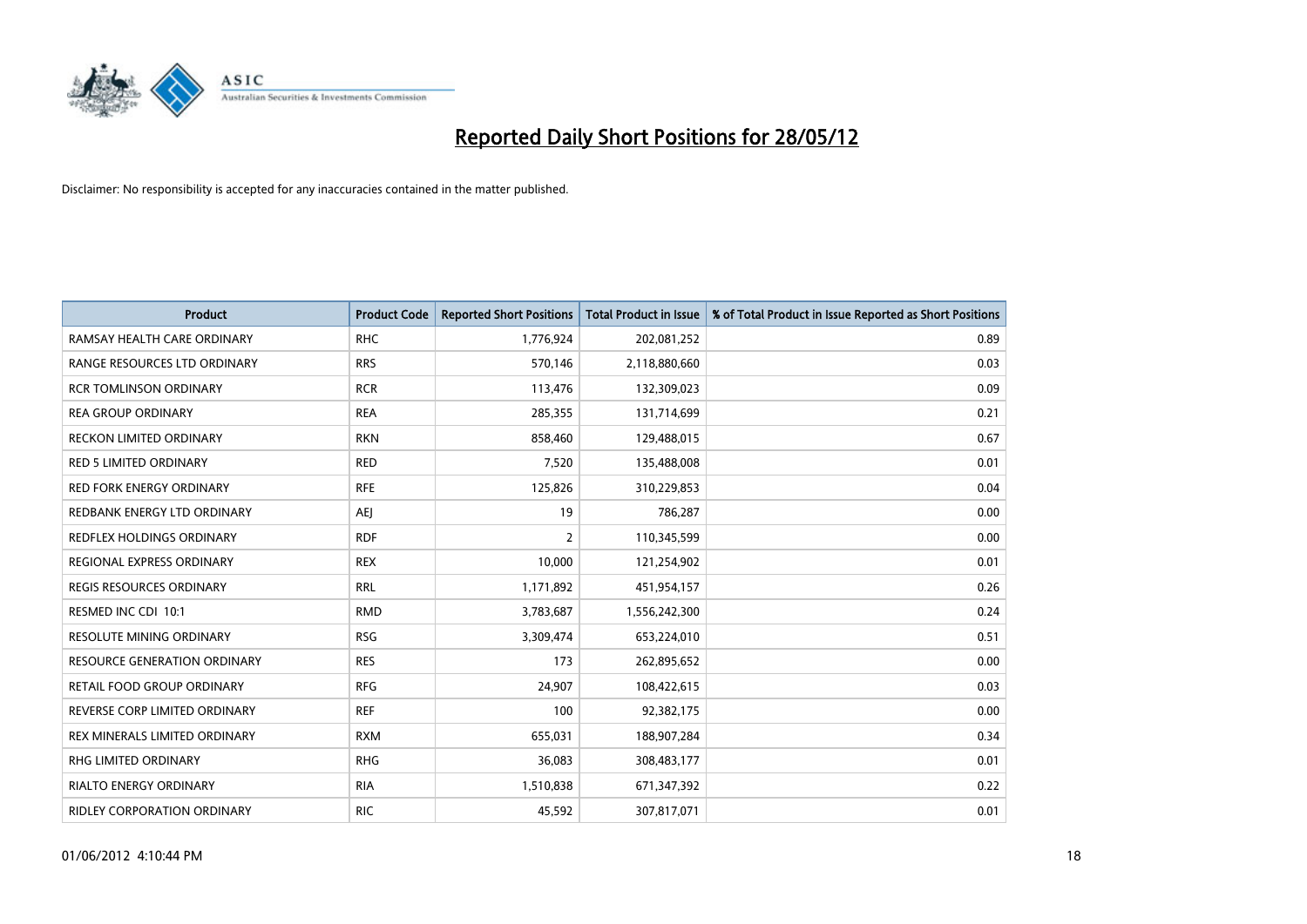

| <b>Product</b>                   | <b>Product Code</b> | <b>Reported Short Positions</b> | <b>Total Product in Issue</b> | % of Total Product in Issue Reported as Short Positions |
|----------------------------------|---------------------|---------------------------------|-------------------------------|---------------------------------------------------------|
| RIO TINTO LIMITED ORDINARY       | <b>RIO</b>          | 21,198,697                      | 435,758,720                   | 4.84                                                    |
| ROBUST RESOURCES ORDINARY        | <b>ROL</b>          | 22,972                          | 87,544,097                    | 0.03                                                    |
| ROC OIL COMPANY ORDINARY         | <b>ROC</b>          | 2,615,420                       | 683,235,552                   | 0.39                                                    |
| <b>RURALCO HOLDINGS ORDINARY</b> | <b>RHL</b>          | 12,000                          | 55,019,284                    | 0.02                                                    |
| SAI GLOBAL LIMITED ORDINARY      | SAI                 | 4,537,125                       | 204,354,836                   | 2.21                                                    |
| SALMAT LIMITED ORDINARY          | <b>SLM</b>          | 3,276,182                       | 159,802,174                   | 2.04                                                    |
| SAMSON OIL & GAS LTD ORDINARY    | SSN                 | 1,444,768                       | 1,766,787,182                 | 0.08                                                    |
| SANDFIRE RESOURCES ORDINARY      | <b>SFR</b>          | 4,354,903                       | 151,158,635                   | 2.88                                                    |
| SANTOS LTD ORDINARY              | <b>STO</b>          | 4,082,796                       | 952,785,304                   | 0.40                                                    |
| SARACEN MINERAL ORDINARY         | <b>SAR</b>          | 2,765,991                       | 594,625,640                   | 0.48                                                    |
| SEDGMAN LIMITED ORDINARY         | <b>SDM</b>          | 17,573                          | 214,292,930                   | 0.00                                                    |
| <b>SEEK LIMITED ORDINARY</b>     | <b>SEK</b>          | 12,094,572                      | 337,101,307                   | 3.58                                                    |
| SENEX ENERGY LIMITED ORDINARY    | <b>SXY</b>          | 2,720,240                       | 926,147,416                   | 0.30                                                    |
| SERVCORP LIMITED ORDINARY        | SRV                 | 17,000                          | 98,440,807                    | 0.02                                                    |
| SERVICE STREAM ORDINARY          | SSM                 | 400                             | 283,418,867                   | 0.00                                                    |
| SEVEN GROUP HOLDINGS ORDINARY    | <b>SVW</b>          | 615,323                         | 307,410,281                   | 0.19                                                    |
| SEVEN WEST MEDIA LTD ORDINARY    | SWM                 | 15,159,077                      | 666,105,054                   | 2.26                                                    |
| SIGMA PHARMACEUTICAL ORDINARY    | <b>SIP</b>          | 5,743,094                       | 1,185,020,782                 | 0.50                                                    |
| SILEX SYSTEMS ORDINARY           | <b>SLX</b>          | 728,376                         | 170,143,997                   | 0.42                                                    |
| SILVER LAKE RESOURCE ORDINARY    | <b>SLR</b>          | 1,173,695                       | 220,264,064                   | 0.53                                                    |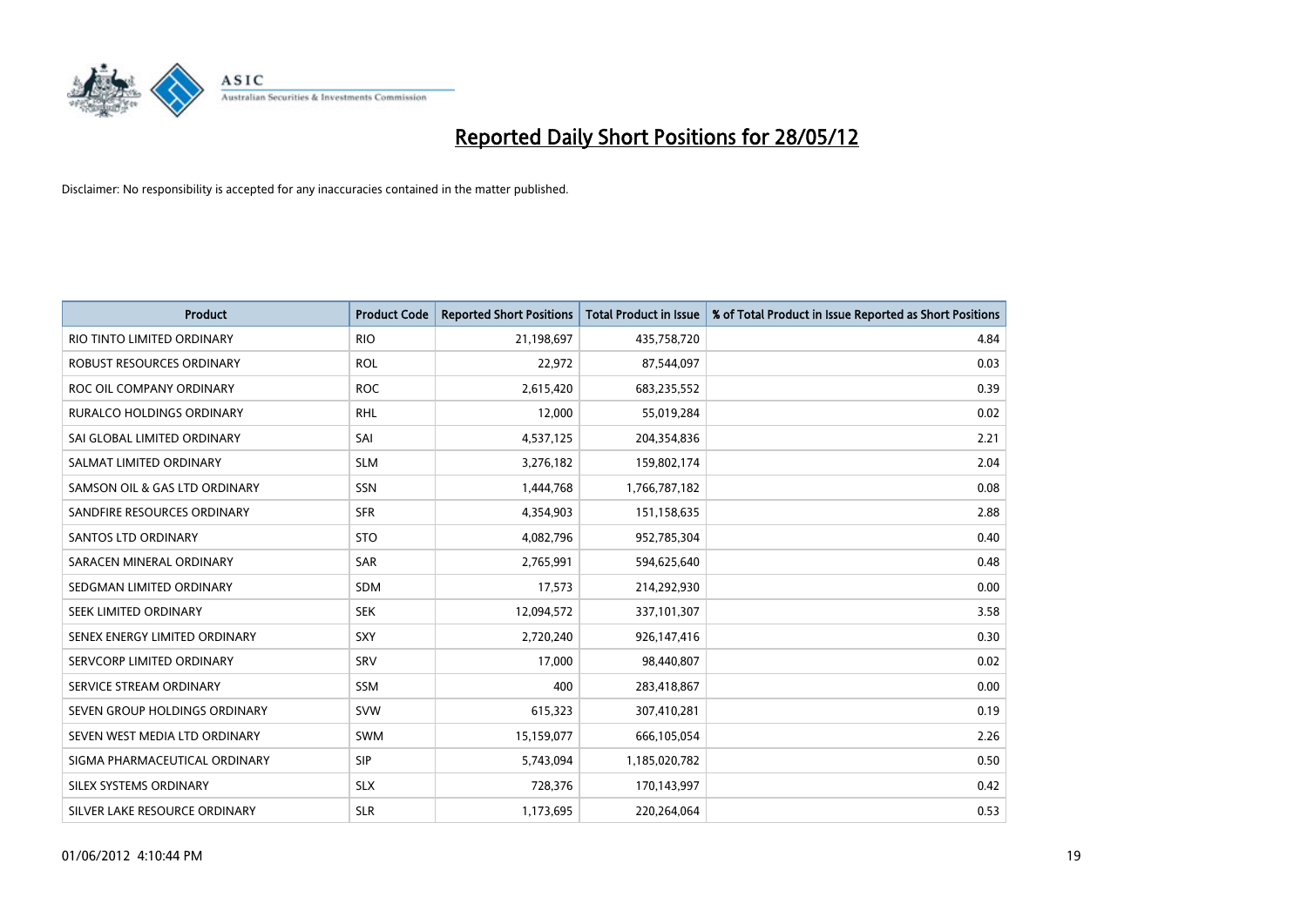

| <b>Product</b>                           | <b>Product Code</b> | <b>Reported Short Positions</b> | <b>Total Product in Issue</b> | % of Total Product in Issue Reported as Short Positions |
|------------------------------------------|---------------------|---------------------------------|-------------------------------|---------------------------------------------------------|
| SIMS METAL MGMT LTD ORDINARY             | SGM                 | 9,740,380                       | 205,856,443                   | 4.72                                                    |
| SINGAPORE TELECOMM. CHESS DEPOSITARY INT | <b>SGT</b>          | 4,273,178                       | 158,218,641                   | 2.71                                                    |
| SIRTEX MEDICAL ORDINARY                  | <b>SRX</b>          | 5,101                           | 55,768,136                    | 0.01                                                    |
| SKILLED GROUP LTD ORDINARY               | <b>SKE</b>          | 3,958                           | 233,487,276                   | 0.00                                                    |
| SKY CITY ENTERTAIN, ORDINARY             | <b>SKC</b>          | 150,101                         | 576,958,340                   | 0.03                                                    |
| <b>SLATER &amp; GORDON ORDINARY</b>      | SGH                 | 9,026                           | 168,600,731                   | 0.01                                                    |
| SMS MANAGEMENT, ORDINARY                 | <b>SMX</b>          | 474,266                         | 68,415,913                    | 0.68                                                    |
| SONIC HEALTHCARE ORDINARY                | SHL                 | 4,899,679                       | 389,969,875                   | 1.26                                                    |
| SOUL PATTINSON (W.H) ORDINARY            | SOL                 | 12,328                          | 239,395,320                   | 0.01                                                    |
| SOUTH BOULDER MINES ORDINARY             | <b>STB</b>          | 102,813                         | 116,232,826                   | 0.09                                                    |
| SP AUSNET STAPLED SECURITIES             | SPN                 | 4,213,560                       | 2,896,219,682                 | 0.14                                                    |
| SPARK INFRASTRUCTURE STAPLED NOTE & UNIT | SKI                 | 30,487,465                      | 1,326,734,264                 | 2.30                                                    |
| SPDR 200 FUND ETF UNITS                  | <b>STW</b>          | 5,130                           | 51,538,531                    | 0.01                                                    |
| SPECIALTY FASHION ORDINARY               | SFH                 | 2,099,171                       | 192,086,121                   | 1.09                                                    |
| SPOTLESS GROUP LTD ORDINARY              | <b>SPT</b>          | 464,772                         | 265,746,161                   | 0.18                                                    |
| ST BARBARA LIMITED ORDINARY              | SBM                 | 11,752,323                      | 325,615,389                   | 3.59                                                    |
| STANMORE COAL LTD ORDINARY               | <b>SMR</b>          | 66,885                          | 160,180,221                   | 0.04                                                    |
| STARPHARMA HOLDINGS ORDINARY             | <b>SPL</b>          | 1,582,998                       | 280,802,451                   | 0.57                                                    |
| STHN CROSS MEDIA ORDINARY                | <b>SXL</b>          | 3,717,445                       | 704,594,449                   | 0.53                                                    |
| STOCKLAND UNITS/ORD STAPLED              | SGP                 | 16,801,968                      | 2,219,880,007                 | 0.75                                                    |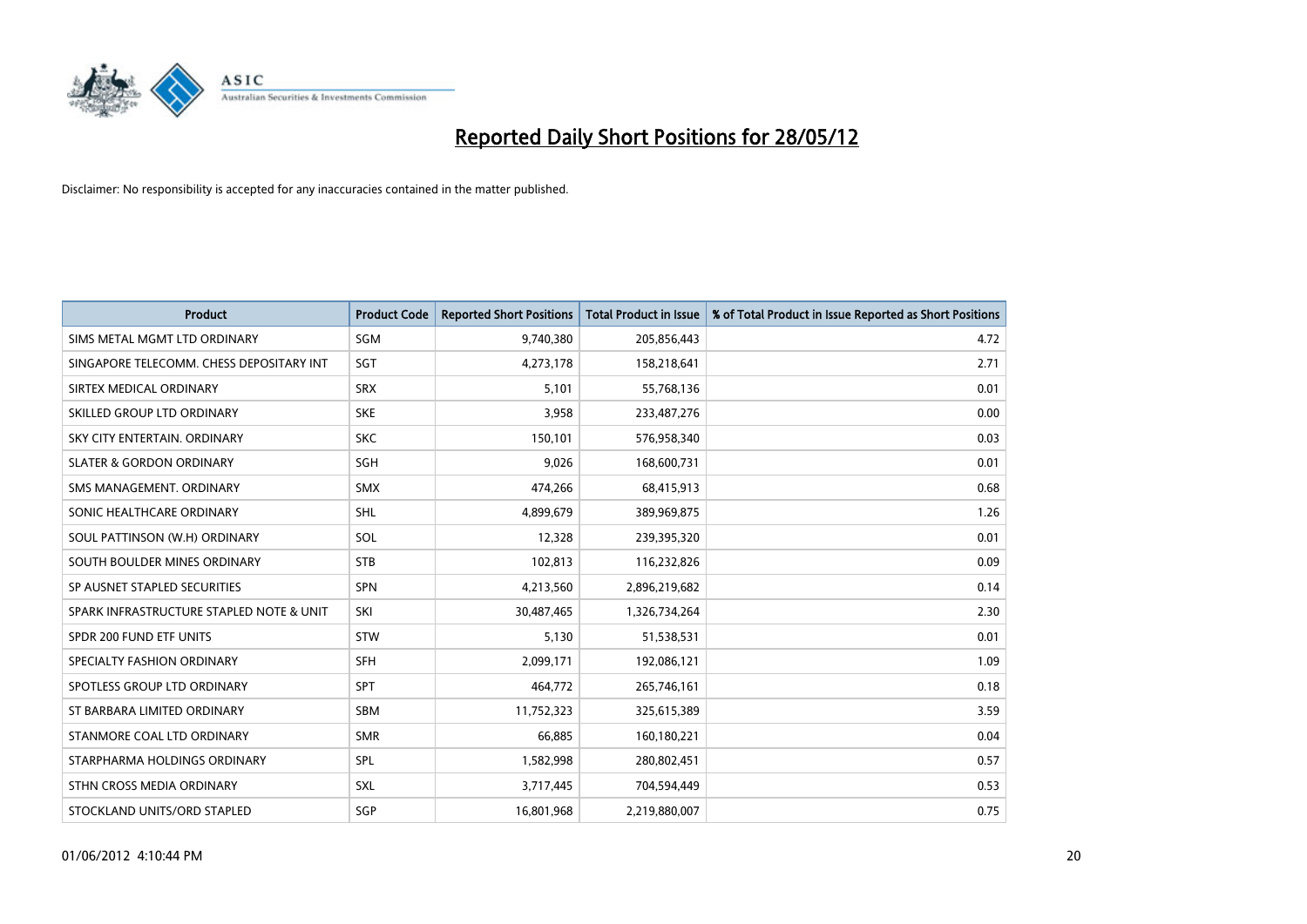

| <b>Product</b>                   | <b>Product Code</b> | <b>Reported Short Positions</b> | <b>Total Product in Issue</b> | % of Total Product in Issue Reported as Short Positions |
|----------------------------------|---------------------|---------------------------------|-------------------------------|---------------------------------------------------------|
| STRAITS RES LTD. ORDINARY        | SRO                 | 2,142,519                       | 456,529,474                   | 0.46                                                    |
| STW COMMUNICATIONS ORDINARY      | SGN                 | 16,359                          | 362,798,351                   | 0.00                                                    |
| SUNCORP GROUP LTD ORDINARY       | <b>SUN</b>          | 11,305,089                      | 1,286,600,980                 | 0.85                                                    |
| SUNDANCE ENERGY ORDINARY         | <b>SEA</b>          | 37,869                          | 277,098,474                   | 0.01                                                    |
| SUNDANCE RESOURCES ORDINARY      | SDL                 | 20,120,016                      | 2,933,534,505                 | 0.68                                                    |
| SUNLAND GROUP LTD ORDINARY       | <b>SDG</b>          | 91,510                          | 201,578,526                   | 0.05                                                    |
| SUPER RET REP LTD ORDINARY       | SUL                 | 1,039,881                       | 196,152,971                   | 0.52                                                    |
| SYD AIRPORT STAPLED US PROHIBIT. | SYD                 | 6,556,875                       | 1,861,210,782                 | 0.35                                                    |
| TABCORP HOLDINGS LTD ORDINARY    | <b>TAH</b>          | 6,659,469                       | 730,113,969                   | 0.93                                                    |
| TANAMI GOLD NL ORDINARY          | <b>TAM</b>          | 180,942                         | 261,132,677                   | 0.06                                                    |
| TAP OIL LIMITED ORDINARY         | <b>TAP</b>          | 779,100                         | 241,295,311                   | 0.32                                                    |
| TASSAL GROUP LIMITED ORDINARY    | <b>TGR</b>          | 46,284                          | 146,304,404                   | 0.02                                                    |
| TATTS GROUP LTD ORDINARY         | <b>TTS</b>          | 10,711,321                      | 1,362,919,733                 | 0.81                                                    |
| <b>TECHNOLOGY ONE ORDINARY</b>   | <b>TNE</b>          | 10,935                          | 304,910,455                   | 0.00                                                    |
| TELECOM CORPORATION ORDINARY     | <b>TEL</b>          | 16,155,616                      | 1,930,043,981                 | 0.81                                                    |
| TELSTRA CORPORATION. ORDINARY    | <b>TLS</b>          | 29,449,684                      | 12,443,074,357                | 0.23                                                    |
| TEN NETWORK HOLDINGS ORDINARY    | <b>TEN</b>          | 56,023,632                      | 1,045,236,720                 | 5.34                                                    |
| TERANGA GOLD CORP CDI 1:1        | <b>TGZ</b>          | 247,641                         | 158,155,577                   | 0.14                                                    |
| TEXON PETROLEUM LTD ORDINARY     | <b>TXN</b>          | 242,901                         | 245,039,848                   | 0.10                                                    |
| TFS CORPORATION LTD ORDINARY     | <b>TFC</b>          | 207,942                         | 279,621,829                   | 0.07                                                    |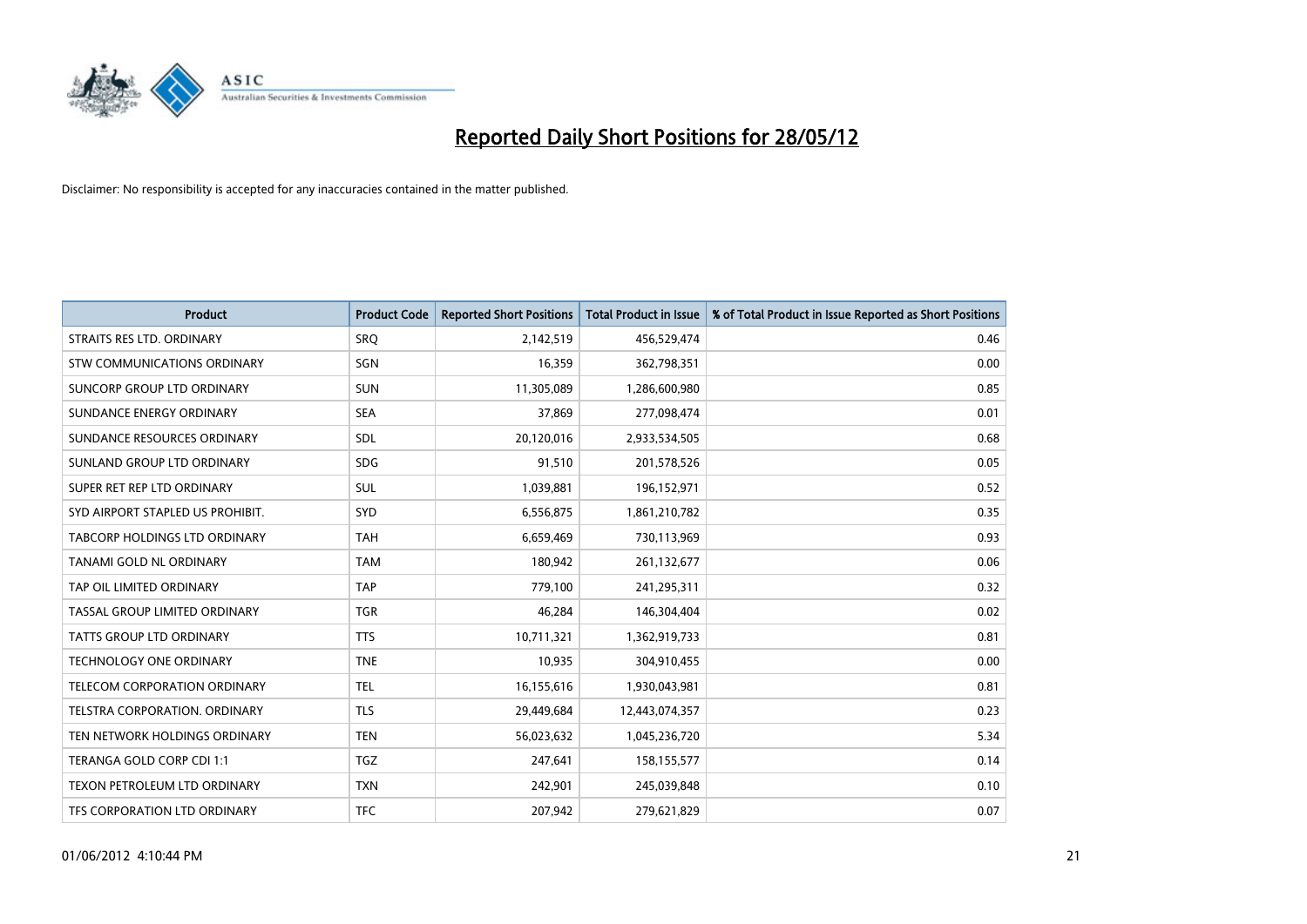

| Product                              | <b>Product Code</b> | <b>Reported Short Positions</b> | <b>Total Product in Issue</b> | % of Total Product in Issue Reported as Short Positions |
|--------------------------------------|---------------------|---------------------------------|-------------------------------|---------------------------------------------------------|
| THAKRAL HOLDINGS GRP ORDINARY/UNIT   | <b>THG</b>          | 164                             | 585,365,014                   | 0.00                                                    |
| THE REJECT SHOP ORDINARY             | <b>TRS</b>          | 1,466,554                       | 26,071,170                    | 5.64                                                    |
| THINKSMART LIMITED ORDINARY          | <b>TSM</b>          | 175,000                         | 156,005,431                   | 0.11                                                    |
| THORN GROUP LIMITED ORDINARY         | <b>TGA</b>          | 306,839                         | 146,374,703                   | 0.21                                                    |
| <b>TIGER RESOURCES ORDINARY</b>      | <b>TGS</b>          | 2,337,143                       | 673,470,269                   | 0.34                                                    |
| <b>TISHMAN SPEYER UNITS</b>          | <b>TSO</b>          | 40,786                          | 338,440,904                   | 0.01                                                    |
| TOLL HOLDINGS LTD ORDINARY           | <b>TOL</b>          | 19,067,230                      | 717,133,875                   | 2.67                                                    |
| TOX FREE SOLUTIONS ORDINARY          | <b>TOX</b>          | 10,786                          | 114,838,108                   | 0.01                                                    |
| TPG TELECOM LIMITED ORDINARY         | <b>TPM</b>          | 2,268,230                       | 793,808,141                   | 0.29                                                    |
| <b>TRADE ME GROUP ORDINARY</b>       | <b>TME</b>          | 304,202                         | 395,745,510                   | 0.08                                                    |
| TRANSFIELD SERVICES ORDINARY         | <b>TSE</b>          | 5,258,792                       | 530,586,567                   | 0.97                                                    |
| TRANSPACIFIC INDUST, ORDINARY        | <b>TPI</b>          | 4,832,500                       | 1,578,209,025                 | 0.28                                                    |
| TRANSURBAN GROUP TRIPLE STAPLED SEC. | <b>TCL</b>          | 4,654,849                       | 1,458,321,112                 | 0.30                                                    |
| TREASURY WINE ESTATE ORDINARY        | <b>TWE</b>          | 13,542,742                      | 647,227,144                   | 2.08                                                    |
| TROY RESOURCES LTD ORDINARY          | <b>TRY</b>          | 224,035                         | 89,296,649                    | 0.23                                                    |
| UGL LIMITED ORDINARY                 | UGL                 | 5,539,241                       | 166,315,038                   | 3.31                                                    |
| UNILIFE CORPORATION CDI 6:1          | <b>UNS</b>          | 211,168                         | 258,962,928                   | 0.08                                                    |
| UXC LIMITED ORDINARY                 | <b>UXC</b>          | 153,900                         | 305,585,913                   | 0.05                                                    |
| <b>VENTURE MINERALS ORDINARY</b>     | <b>VMS</b>          | 38,887                          | 232,468,592                   | 0.02                                                    |
| VIRGIN AUS HLDG LTD ORDINARY         | <b>VAH</b>          | 9,158,654                       | 2,210,197,600                 | 0.40                                                    |